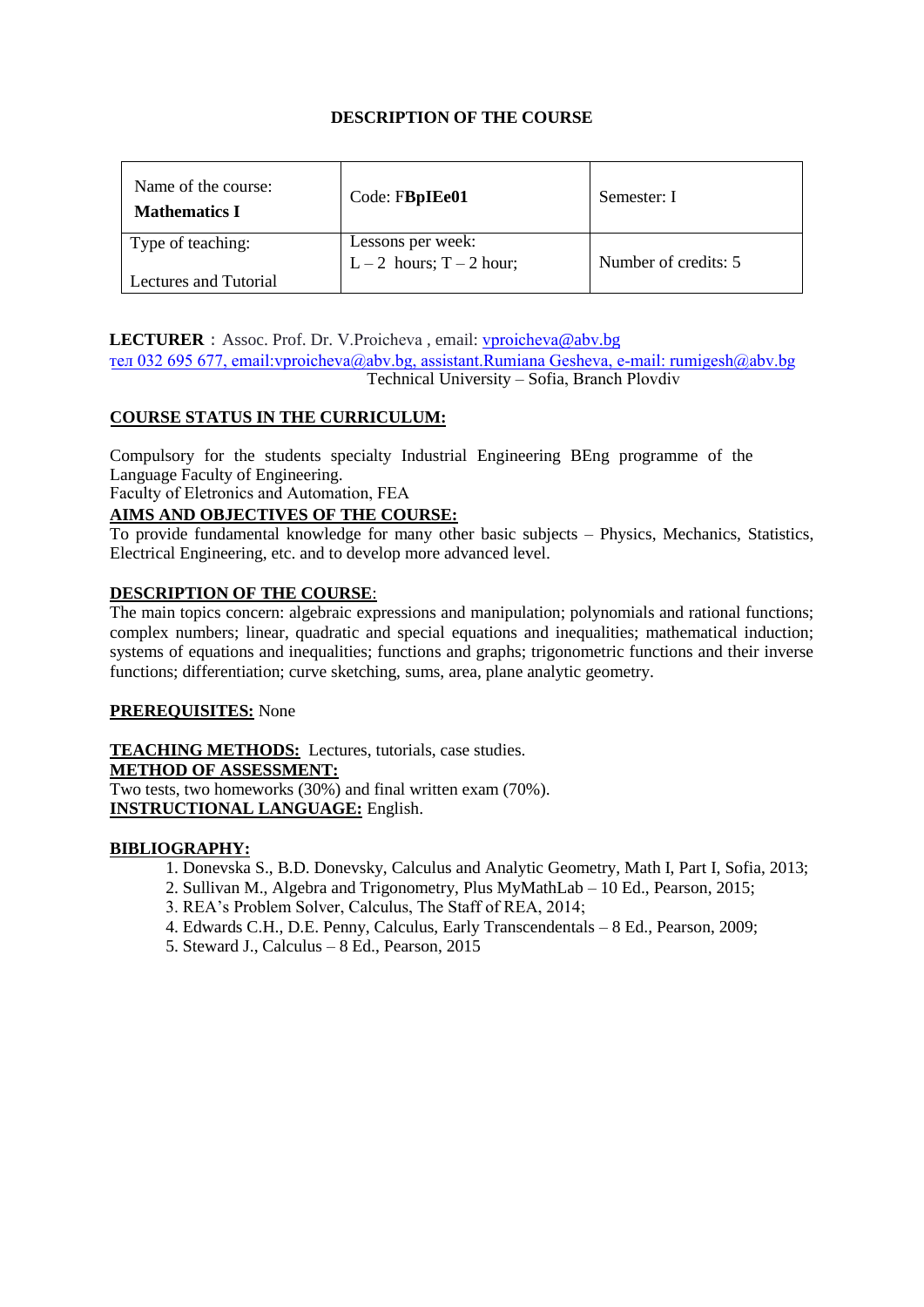| Name of the course:<br><b>Physics I</b> | Code: FBpIEe02             | Semester: I          |
|-----------------------------------------|----------------------------|----------------------|
| Type of teaching:                       | Lessons per week:          |                      |
|                                         | L – 2 hours; $T - 1$ hour; | Number of credits: 5 |
| Lectures, Tutorial and Laboratory work  | $LW - 1$ hour              |                      |

**LECTURER**: Assoc. prof. Dr. Ivan. Vylkov, тел. 032 659 675; e-mail: iiksd2110@tu-plovdiv.bg; Assoc. prof. Iliycho Iliev, 032 659 673; e-mail: iliev55@abv.bg;

assit.Ekaterina Geordgieva, 032 659 673; e-mail: kageo@tu-plovdiv.[bg;](mailto:izhivkov@tu-sofia.bg)

Technical University - Sofia, Branch Plovdiv

### **COURSE STATUS IN THE CURRICULUM:**

Compulsory for the students specialty Industrial Engineering BEng programme of the Faculty of Electronics and Automation

**AIMS AND OBJECTIVES OF THE COURSE:** The students will develop strong scientific practical skills and attitude for application of the equipment and measurements of physical quantities. approach and vision for the material world, they will acquire skills to deploy theoretical apparatus for analyzing and solving of basic practical problems. The experimental work will provide students with The acquired general knowledge, theoretical and experimental skills will be of benefit for all consecutive engineering subjects.

**DESCRIPTION OF THE COURSE**: The subject is dedicated to provide students with a system of knowledge for the fundamental quantities and laws of classical physics – mechanical, thermodynamic and electromagnetic phenomena. By using strongly simplified mathematical formalism, the course presents and analyses a broad range of phenomena from harmonious point of view of fundamental physical principles and laws. The theoretical fundamentals are illustrated comprehensively with a variety of practical examples from the real nature as well as from the technical world.

**PREREQUISITES:** Knowledge on differential and integral calculus, analytical geometry and vector analysis is required.

**TEACHING METHODS:** Traditional lecturing supplemented by multimedia presentations. Laboratory experiments carried out under the instructions of assistant professors according to relevant laboratory manual and students' reports examined by instructor.

**METHOD OF ASSESSMENT:** Written examination based mainly on problem solving at the end of I semester. Tests for current control during the semester are foreseen as well.

#### **INSTRUCTIONAL LANGUAGE:** English.

- 1. Douglas C. Giancoli, Physics: Principles with Applications, Pearson Prentice Hall, 2005.
- 2. Stefan Nitsolov, Physics 1 lecture notes, 2002.
- 3. Alonso, M., E. J. Finn, Physics, Addison Wesley Publishing Company, 1992;
- 4. Fishbane, Paul M, S. Gasiorowicz, Thornton S.T., Physics for Scientists and Engineers, extended version, Prentice-Hall Inc., 1993;
- 5. Gettys W. Edward, F. J. Keller, M. J. Skove, Physics, Classical and Modern, McGraw-Hill, 1989;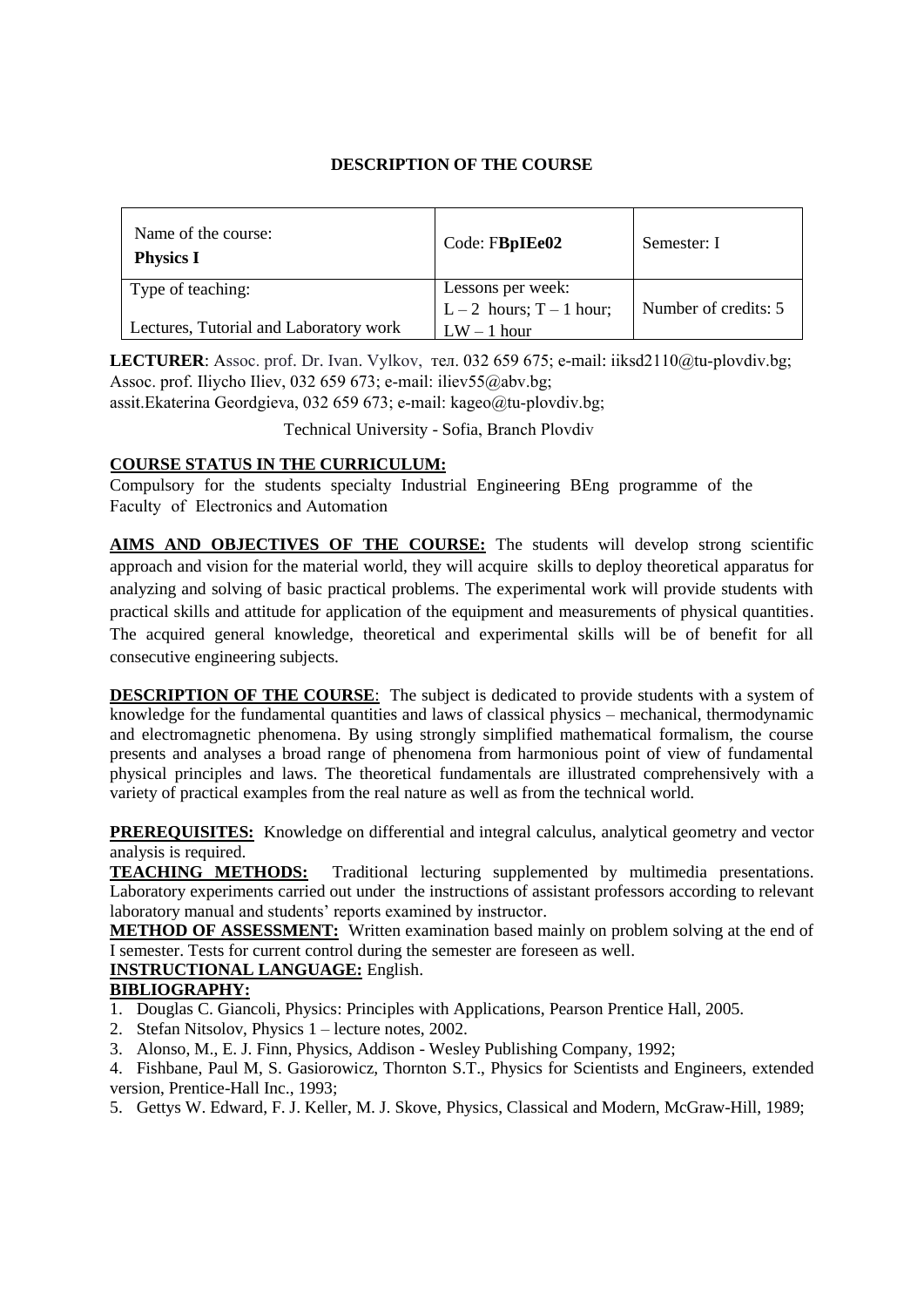| Name of the course:                                        |                   |                               |
|------------------------------------------------------------|-------------------|-------------------------------|
| <b>Chemistry</b>                                           | Code: FBpIEe03    | Semester: 1                   |
| Type of teaching:                                          | Lessons per week: |                               |
| Lectures and laboratory work $ L - 2$ . hours; LW - 1 hour |                   | Number of credits: $\ldots$ . |

**LECTURER**: Assist. Prof. Kalina Kamarska Ph.D. tel. 032 659 671; e-mail: [kalina@gmail.co](mailto:iva_betova@tu-sofia.bg)m;

Technical University - Sofia, Branch Plovidv

**COURSE STATUS IN THE CURRICULUM:** Compulsory for the students speciality "Industrial engineering", faculty of electronics and automation, TU-Sofia, Branch Plovdiv, educational-qualifying degree "Bachelor".

**AIMS AND OBJECTIVES OF THE COURSE:** The aim of the study in "Chemistry" is students to obtain knowledge about the structure and the properties of the substances and their transformations. This will allow them quickly and competently to solve the problems related with the quality and reliability of the articles, and also a numerous important problems, connected with the choice and purposeful application of the materials and technologies.

**DESCRIPTION OF THE COURSE:** Examined are topics, explaining the properties of substances depending on electronic structure and the kind of chemical bonding, selected items from electrochemistry, converters of chemical energy into electrical, corrosion and protection of the metals against corrosion. Physical – chemical concepts and characteristics of organic construction materials-polymers are submitted.

**PREREQUISITES:** Basic knowledge of General Chemistry from secondary school are necessary.

**TEACHING METHODS:** Lectures are delivered with the support of visual materials, slides, and posters. Laboratory practices are performed individually.

**METHOD OF ASSESSMENT:** Two two-hours assessments at mid and end of semester  $(80\%)$  plus laboratories  $(20\%)$ . Grade two  $(2)$  – dont pass; (3) satisfy; (4) good; (5) very good; (6) excellent.

# **INSTRUCTIONAL LANGUAGE:** English.

- **1. Lecture notes - [http://elfe.tu-sofia.bg,](http://elfe.tu-sofia.bg/) Moodle, Chemistry, 2014.**
- 2. Chemistry, The central Science 13th edition T. Brown, H. Eugene Le May, B. Bursten, C. Murphy, M.Stolzfus; Publishers and its subsidiary, Academic Press, 2014.
- 3. Shreir's corrosion 4<sup>th</sup> edition, vol.1, Academic Press, Elsevier, 2010.
- 4. Matthews P., Advanced Chemistry. Part 1 Physical and Industrial; Part 2 Organic and Inorganic, Cambridge Univ. Press (UK) 1999;
- 5. HANDBOOK OF CORROSION ENGINEERING, P.R.Roblisher, McGrow-Hill, NY, 1999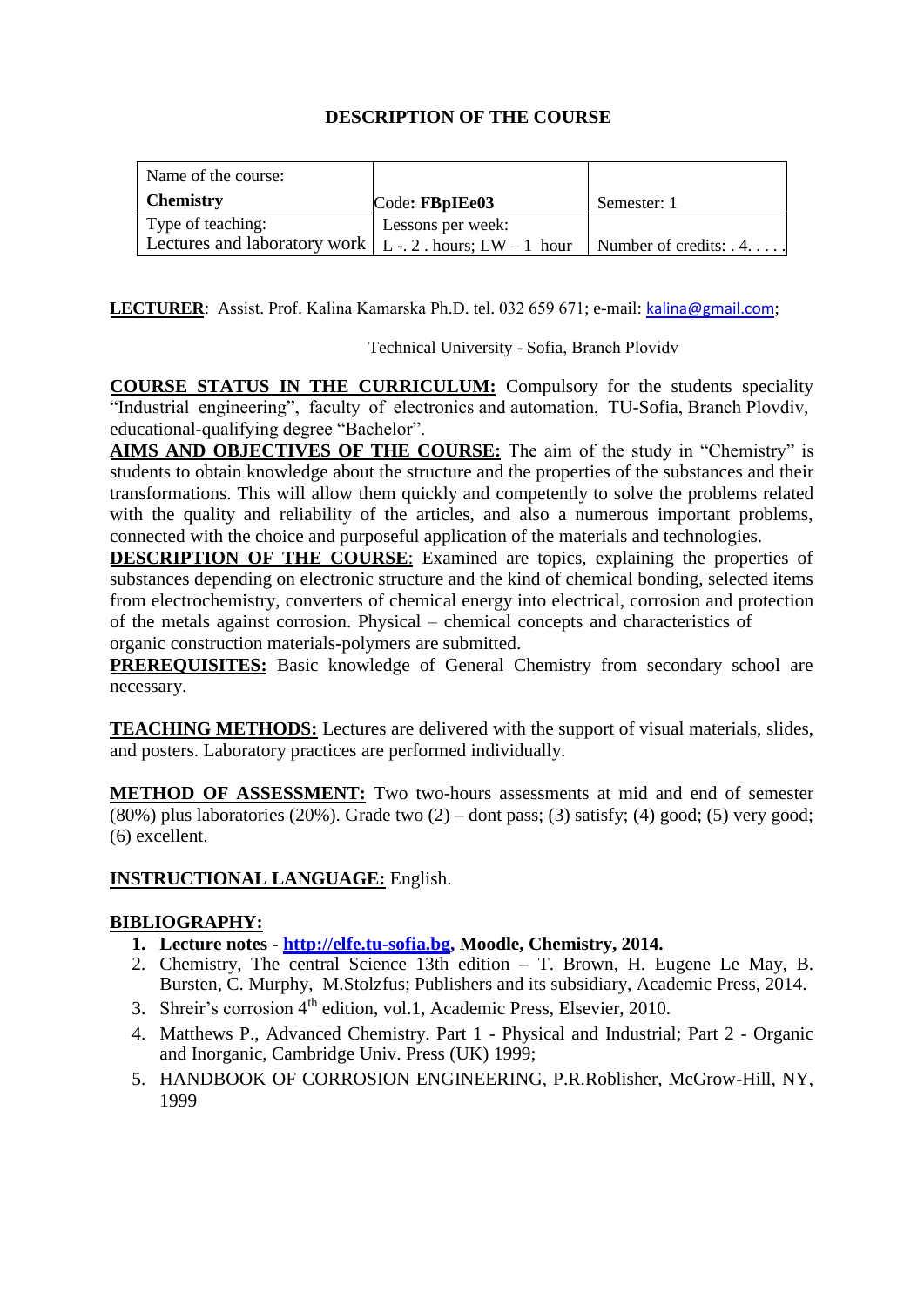| Name of the course:                                   |                   |                               |
|-------------------------------------------------------|-------------------|-------------------------------|
| Mechanics I                                           | Code: FBpIEe04    | Semester: 1                   |
| Type of teaching:                                     | Lessons per week: |                               |
| Lectures and Tutorial work $ L - 2$ hours; T – 1 hour |                   | Number of credits: $\ldots$ . |

**LECTURER**: Assoc.Prof. Dr. Dechko [Ruschev, 032 659 670](mailto:kralov@tu-sofia.bg), email: ruschev@tu-plovdiv.bg , assist prof. Raycho Raychev, 032 659 670

Technical University - Sofia, Branch Plovdiv

**COURSE STATUS IN THE CURRICULUM:** Compulsory for the students specialty Industrial Engineering BEng programme of the Faculty of Electronics and Automation.

**AIMS AND OBJECTIVES OF THE COURSE:** The primary purpose is to introduce to students the main laws of the Classical Mechanics as well as the methods for dynamic modelling solving and analysing of the typical mechanical systems.

**DESCRIPTION OF THE COURSE:** The course includes: main axioms and laws of the Classical Mechanics. There are proofs and explanations of the basic theorems and rules of the Statics and Kinematics. Students acquire common knowledge about the methods and their application for solving problems in Mechanics.

**PREREQUISITES:** Basic knowledge in Mathematics, Calculus and Physics is necessary.

**TEACHING METODS:** Lectures and tutorial.

**METHOD OF ASSESSMENT:** Test at the exam sessions.

# **INSTRUCTIONAL LANGUAGE:** English.

# **BIBLIOGRAPHY:**

1. Buchvarov, S., Mechanics I – Statics, TU-Sofia, Sofia, 2007;

2. Kralov, I., Mechanics. Part I – Statics & Kinematics, TU-Sofia, Sofia, 2010;

3. Kralov, I., S. Tchitakov, Seminar courses for solving problems in Mechanics II – Dynamics, TUSofia, Sofia, 2008;

4. Kralov, I., S. Tchitakov, Seminar courses for solving problems in Mechanics I – Statics & Kinematics, TU-Sofia, Sofia, 2010;

5. Kralov, I., I. iIgnatov, C. Velkova, T. Zhelyazov, Course for solving problems in Mechanics II – Dynamics, TU-Sofia, Sofia, 2015;

6. Johanson, Beer, Vector Mechanics for Engineers, part I and II, McGrawHill, USA, 1995.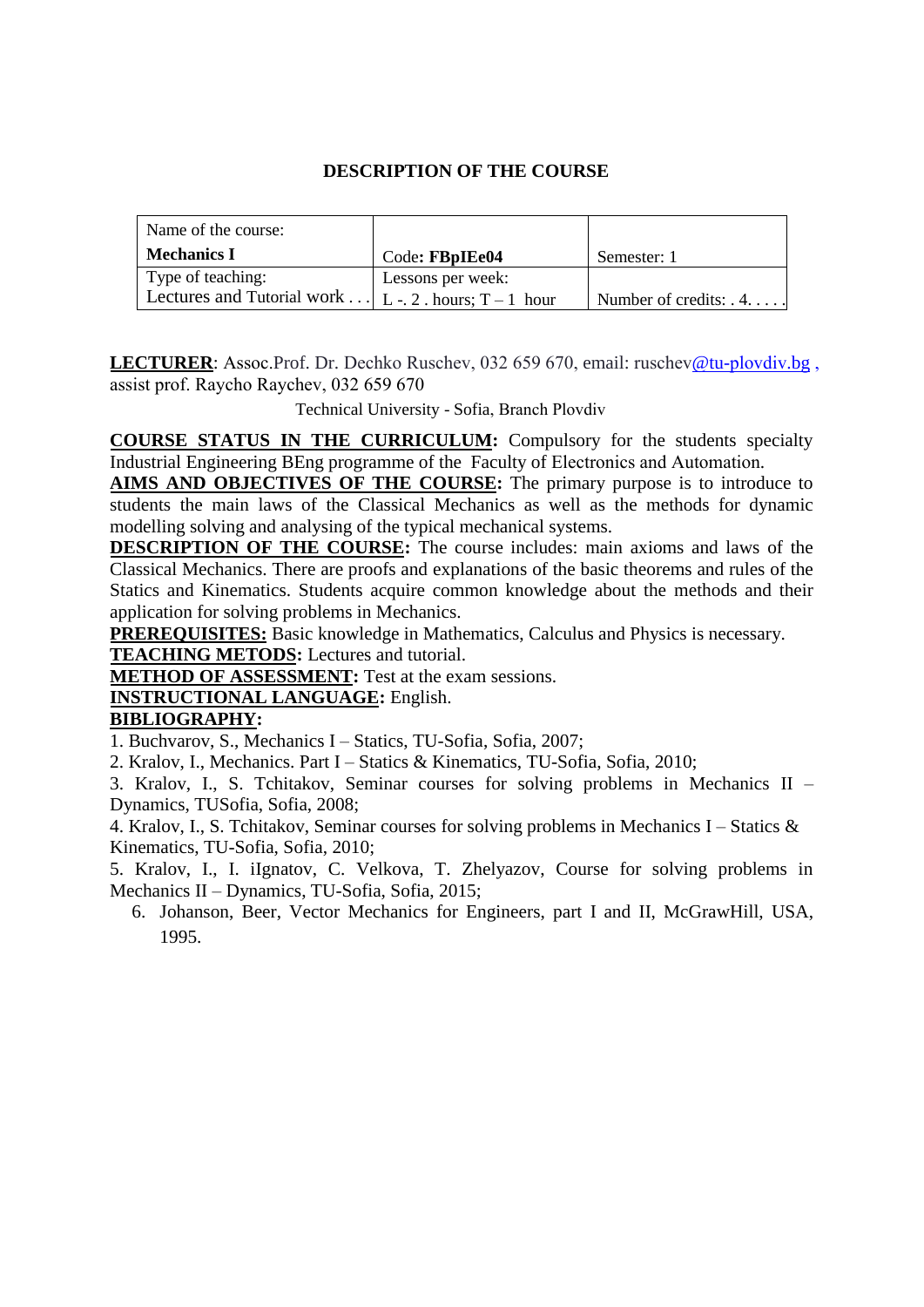| Name of the course:                                        | Code: FBpIEe05            | Semester: 1          |
|------------------------------------------------------------|---------------------------|----------------------|
| <b>Applied Geometry and</b><br><b>Engineering Graphics</b> |                           |                      |
| Type of teaching:                                          | Lessons per week:         | Number of credits: 4 |
| Lectures and laboratory                                    | $L-1$ hours; $LW-2$ hours |                      |

**LECTURER**: Assoc.Prof. Dr. |Georgi Dinev – tel.02 955 6396, e-mail:gdinev@tu-sofia.bg

and Assist. Zdravko Vitlarov – tel.032 659 660, email: vitlarov@tu-plovdiv.bg

Technical University - Sofia, Branch Plovdiv

**COURSE STATUS IN THE CURRICULUM:** Compulsory for the students specialty Industrial Engineering BEng programme of the Faculty of Electronics and Automation (FEA)

**AIMS AND OBJECTIVES OF THE COURSE:** To provide the methodology of engineering drawing as well as principals of descriptive geometry, and the basic knowledge for applying CAD systems to engineering drawings.

**DESCRIPTION OF THE COURSE:** An object of the discipline is learning of the basic principles of depicting of base graphical signs, and three-dimensional forms upon the plane, as the methods of forming the technical drawings. The discipline develops the spatial thinking of the students, while creating to them a skill mentally to restore threedimensional structures by their plane effigies, as deciphering drawings of details and assembly units. At the end of the module, student will have had an introduction to the general principles of computer-aided-drafting and designing (CAD).

# **PREREQUISITES:** None.

**TEACHING METHODS:** Lectures, using slides, case studies, laboratory and course work from laboratory manual and course work description preparation and defence.

**METHOD OF ASSESSMENT:** Two two-hours assessments at end of semester (70%) plus laboratories (10%) plus course work - assignments (20).

# **INSTRUCTIONAL LANGUAGE:** English.

# **BIBLIOGRAPHY:**

1. Luzadder W.J., J. M. Duff, Fundamentals of engineering drawing, Tenth Edition, Prentice-Hall International,Inc 1989;

2. Ostrowsky O., Engineering drawing: with CAD applications, Edward Arnold 1993.

3. Kenneth Morling, Geometric and Engineering Drawing, Third Edition, Elsevier London 2010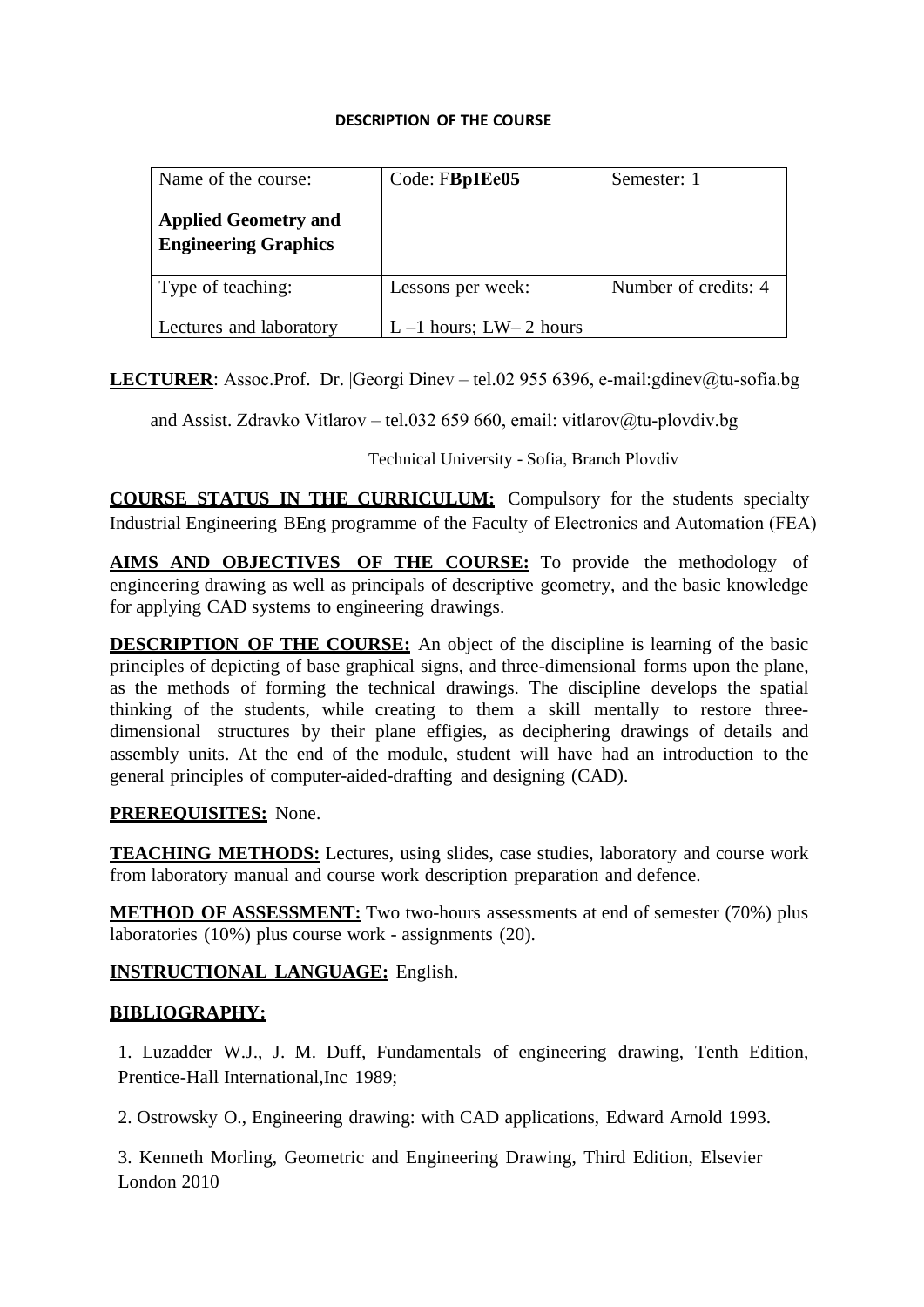| Name of the course:                                      |                   | Semester: $\overline{I}$ $\overline{I}$ $\overline{I}$ $\overline{I}$ $\overline{I}$ $\overline{I}$ $\overline{I}$ $\overline{I}$ $\overline{I}$ $\overline{I}$ |
|----------------------------------------------------------|-------------------|-----------------------------------------------------------------------------------------------------------------------------------------------------------------|
| Computing I                                              | Code: FBpIEe06    |                                                                                                                                                                 |
| Type of teaching: Lectures,                              | Lessons per week: |                                                                                                                                                                 |
| tutorials, laboratory work $\mid$ L - 1 hour; T - 1 hour |                   |                                                                                                                                                                 |
|                                                          | $LW - 2$ hours    | Number of credits: 5                                                                                                                                            |
|                                                          |                   |                                                                                                                                                                 |

LECTURER: Asisst. Prof. Mitko Shopov, Ph.D. tel. 032 659 765; e-mail: m[shopov@tu-plovdiv.bg](mailto:lstoyanova@tu-sofia.bg); asisst. Donka Nesheva, tel. 032 659 728

Technical University - Sofia, Branch Plovdiv

**COURSE STATUS IN THE CURRICULUM:** Compulsory for the students from the Industrial Engineering BEng programme of the Faculty of Electronics and Automation (FEA).

**AIMS AND OBJECTIVES OF THE COURSE:** To provide basic knowledge about computers, computer environments and applications, to develop skills in computer-based problem solving and ANSI C programming, as well as to encourage the natural usage of computing facilities throughout the rest of the academic studies.

**DESCRIPTION OF THE COURSE**: The main topics concern: Computers and Applications. Modern Information Technologies. Computer Communications. Computer Architecture. Hardware. Computer as a Data Manipulator. Number Systems. Data Representation. Computer Software. Operating Environments. Graphical User Interface. Computer Programming. Programming Languages. Computer-Based Problem Solving Methodology. High-Level Programming Language C. General Program Format. The Fundamental Data Types. Operations with Data. Expressions. Statements. Basic Input and Output. Processing of Data. Control Structures. Modular Programming. Functions. Pointers. Addressing and De-referencing. Pointer Arithmetic. Advanced Use of Functions. Data Structuring. Arrays. Pointers and Arrays. Character Processing. Strings. Structures and Unions. Files. The Pre-processor. Macro Definitions.

**PREREQUISITES:** Mathematics, Proficiency in English**.**

**TEACHING METHODS:** Lectures, information visualization, case studies, individual and team work, project development, documentation and presentation, homework tasks, selfdriven exercises, control tests.

**METHOD OF ASSESSMENT:** Two hours testing at the end of each semester (60%) plus laboratory work (40%).

# **INSTRUCTIONAL LANGUAGE:** English.

# **BIBLIOGRAPHY:**

1. Ralph Stair, George Reynolds. Principles of Information Systems, Boston, USA, 2013; 2. Kernighan, B., D. Ritchie. The C Programming Language, Prentice Hall, 1991; 3. [K. N. King.](http://www.amazon.com/K.-N.-King/e/B000APEOAW/ref=dp_byline_cont_book_1) C Programming: A Modern Approach, 2nd Edition, 2008; 4. Carlos Coronel, Steven Morris. Database Systems: Design, Implementation, & Management, USA, 2014; 5. Stephen Prata. C Primer Plus (5th Edition), 2004.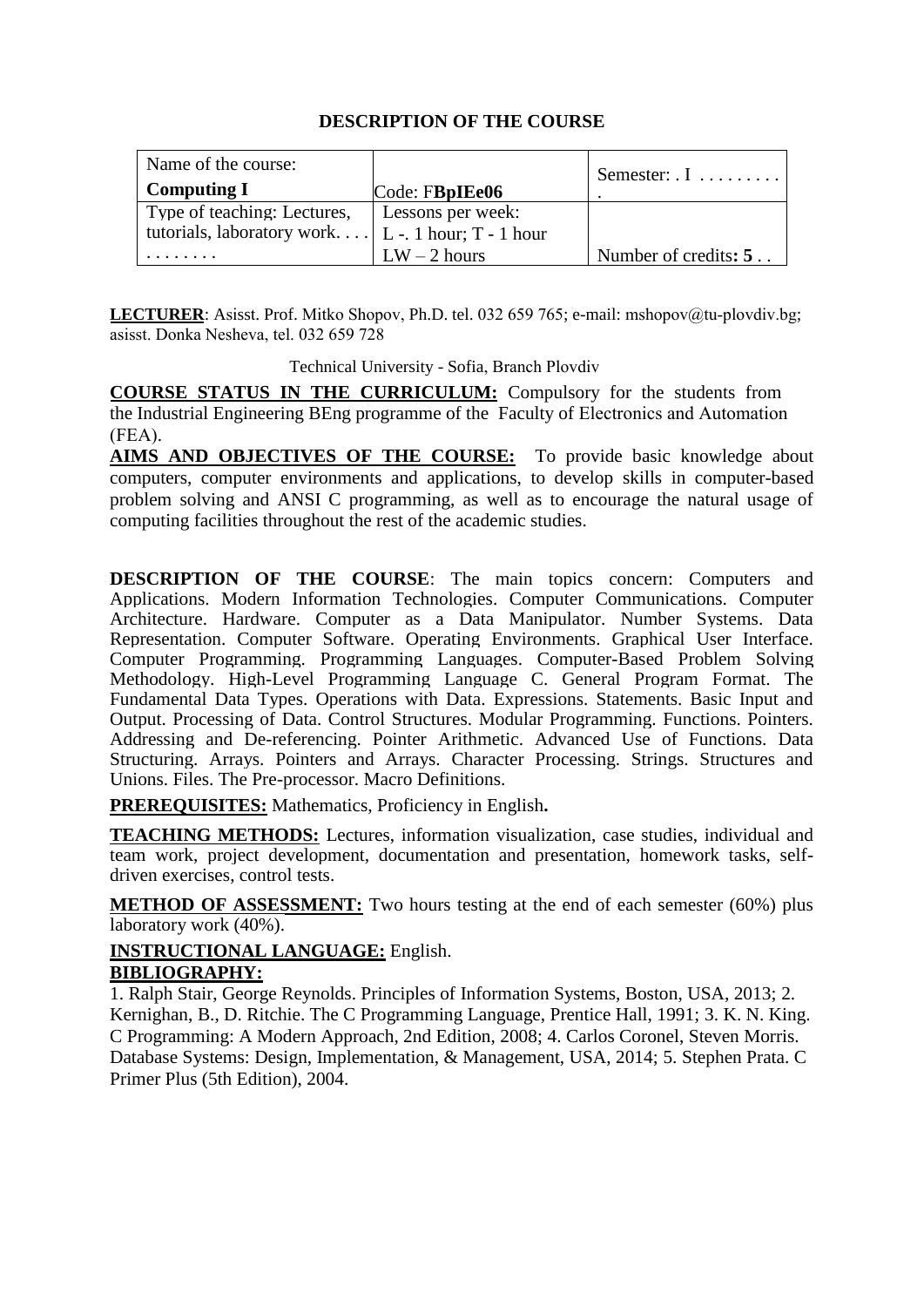| Name of the course: <b>Introduction</b> |                          |                               |
|-----------------------------------------|--------------------------|-------------------------------|
| to Manufacturing and Industrial         |                          |                               |
| <b>Practice</b>                         | Code: FBpIEe07           | Semester: 1                   |
|                                         | Lessons per week:        |                               |
| Type of teaching:                       | L -. 1 . hours; $LW - 1$ |                               |
| Lectures and Laboratory works           | hour                     | Number of credits: $\ldots$ . |

**LECTURER**: Asisst. Ptof. Dr. Georgi Levicharov, email: [gmlemo](mailto:ivoianakiev@mail.bg)@abv.bg

Technical University - Sofia, Branch Plovdiv

**COURSE STATUS IN THE CURRICULUM:** Compulsory for the students specialty Industrial Engineering BEng programme of the Faculty of Electronic and Automation.

**AIMS AND OBJECTIVES OF THE COURSE:** To familiarize the students with the main manufacturing principles, as well as with the problems of the manufacturing enterprises as a technical and economic system. It also includes workshop practice, built on a modular rinciple and closely related to the lecture material. Course material is visualized with appropriate video materials and supplemented with visits to laboratories and industrial enterprises. It also includes workshop practice in semi-industrial environment conducted on the campus area.

**DESCRIPTION OF THE COURSE:** Main topics include: Introduction to the specialty; Manufacturing as a technical and economic system; Casting, bulk deformation and sheet metal processing (features, types, equipment, products); Powder metallurgy (processes, equipment, products); Metal machining operations (features, types, equipment, products); CNC machines (elements, types of control, programming requirements); Assembly processes (types, ways, requirements, products); Production automation (basic principles, elements, trends of development); Production system efficiency. Basics of Rapid Prototyping Processes. **PREREQUISITES:** AGEG, Materials Science.

**TEACHING METODS:** Lectures (using video materials), workshop practice work, laboratory work protocols, etc.

**METHOD OF ASSESSMENT:** One two-hour assessment at the end of semester (80%), workshop practice (20%).

# **INSTRUCTIONAL LANGUAGE:** English.

**BIBLIOGRAPHY:** 1. Bedworth D., M. Henderson, P. Wolfe, Computer-Integrated Design and Manufacturing, McGraw-Hill, Inc., New York, 1991; 2. Eef Moeskopf, Frits Feenstra, Introduction to Rapid Prototyping, CHAPTER 5, Online ISBN:978-1-84628-856-2, [http://link.springer.com/chapter/10.1007%2F978-1-84628-856-2\\_5?LI=true,2004;](http://link.springer.com/chapter/10.1007%2F978-1-84628-856-2_5?LI=true,2004) 3. Emad Abouel Nasr, Ali K. Kamrani, Computer-Based Design and Manufacturing, CHAPTER 11, Online ISBN: 978-0-387-23324-6, ttp://link.springer.com/chapter/10.1007/978-0-387-23324- 6\_11, 2007; 4. Mikell P Groover, Fundamentals of Modern Manufacturing: Materials, Processes and Systems -4th Edition, ISBN-10: 1118231465, ISBN-13: 978-1118231463;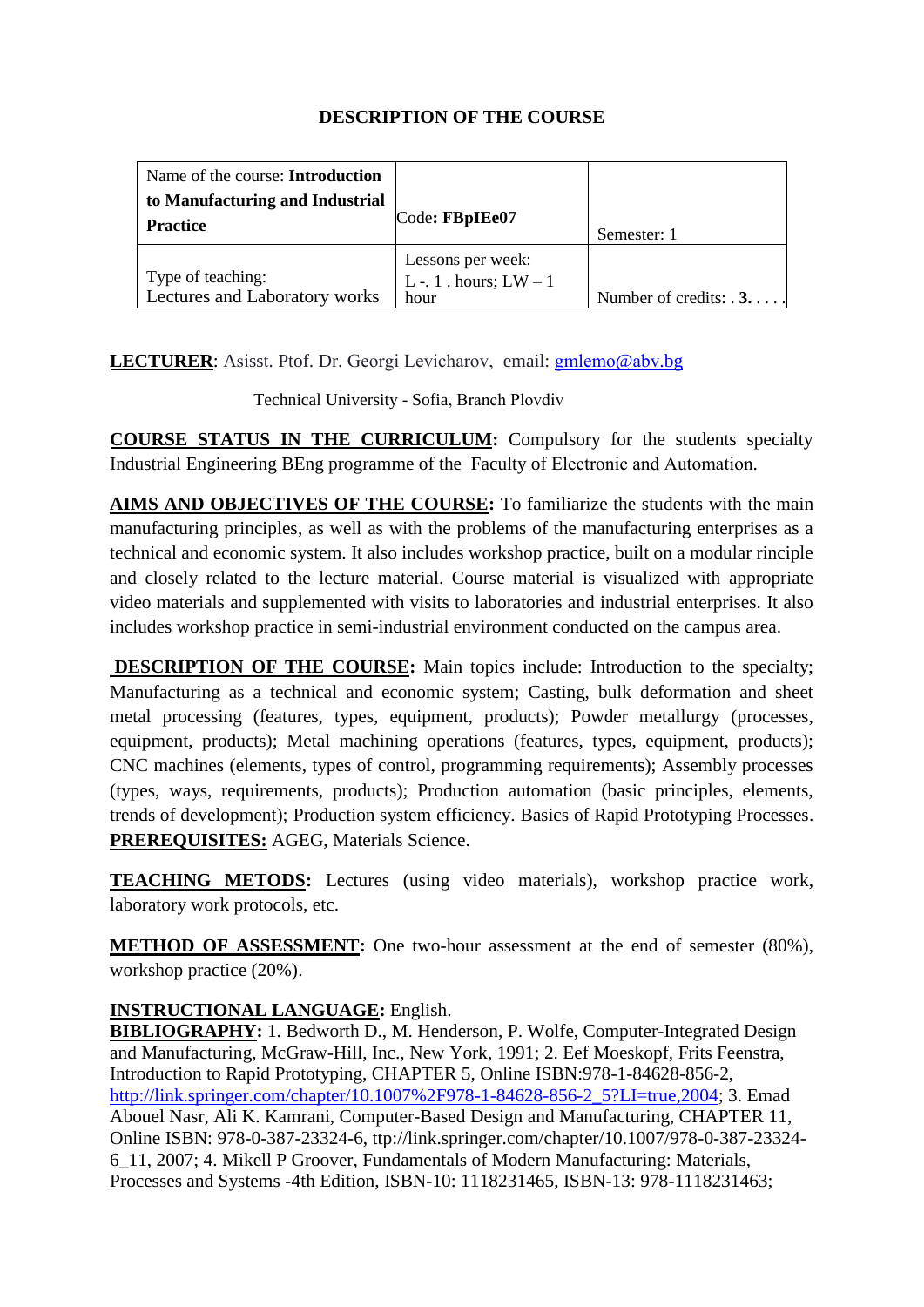5. Rajender Singh, Introduction to Basic Manufacturing Processes And Workshop Technology,http://ebookbrowse.com/introduction-to-basic-manufacturing-processes-andworkshop-technology-pdfd194060203. Johanson, Beer, Vector Mechanics for Engineers, part I and II, McGrawHill, USA, 1995.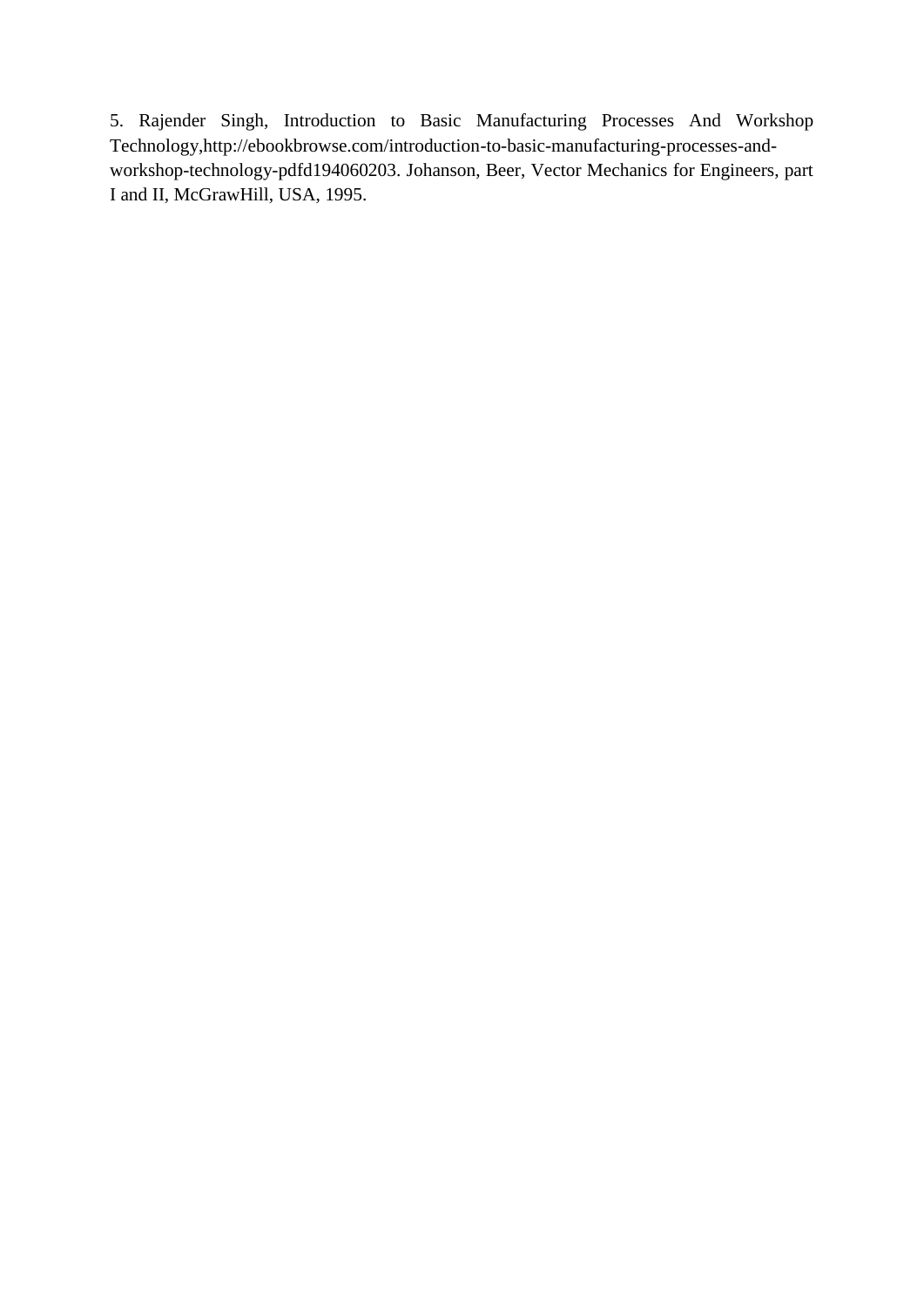| Name of the course:                             |                                                  |                                 |
|-------------------------------------------------|--------------------------------------------------|---------------------------------|
| <b>English Language</b>                         |                                                  |                                 |
|                                                 | Code: FBpIEe08                                   | Semester: 1                     |
| Type of teaching:<br>Lectures and Tutorial work | Lessons per week:<br>L -. 1 . hours; $T-2$ hours | Number of credits: $\mathbf{0}$ |

**LECTURER**: senior lecturer Konstantina Niagolova, [032 659 722](mailto:a_dineva@tu-sofia.bg) email: konstantinanik@yahoo.com

Technical University - Sofia, Branch Plovdiv

**COURSE STATUS IN THE CURRICULUM:** Compulsory for the students specialty Industrial Engineering BEng programme of the Faculty of Electronics and Automation, FEA.

**AIMS AND OBJECTIVES OF THE COURSE:** To provide basic knowledge and skills in the area of academic writing, listening and reading. To expand and ensure appropriate use of basic engineering terminology in English. To familiarise students with the requirements of international academic exams.

**DESCRIPTION OF THE COURSE:** The main topics include: Basic terminology-English for Science and Technology; International exams at CAE level; Academic writing skills; Academic reading and listening skills; Essay writing; Writing abstracts and summaries; Writing definitions; Referencing and quoting; Describing tables and graphs; Academic English language practice – word-formation, punctuation,signposting, functional exponents, cohesive devices, verb tenses, style, abbreviations.

**PREREQUISITES:** English language competence at level C1 as per ELFE entrance requirements.

**TEACHING METODS:** Lectures, seminars and discussions, case studies, course work portfolio, group work, independent work.

**METHOD OF ASSESSMENT:** Project work portfolio, essay/summary writing, end-of-year test

**INSTRUCTIONAL LANGUAGE:** English.

**BIBLIOGRAPHY:** 1. Technical English Vocabulary and Grammar, Brieger N. And Pohl A., Summertown, 2007; 2. Oxford English for Electrical and Mechanical Engineering, Glendinning E.H. and Glendinning N., OUP, 2005; 3.Oxford Practice Grammar (Advanced), Yule G., OUP, 2007; 4. Ready for CAE, Norris R., Macmillan, 2008; 5. Advanced Language Practice, Vince M. With Sunderland P., Macmillan, 2003; 6. Passport to IELTS, Hopkins D. And Nettle M., Longman, 2002; 7. Academic Writing Course, Jordan, R.R., Harper Collins, 1990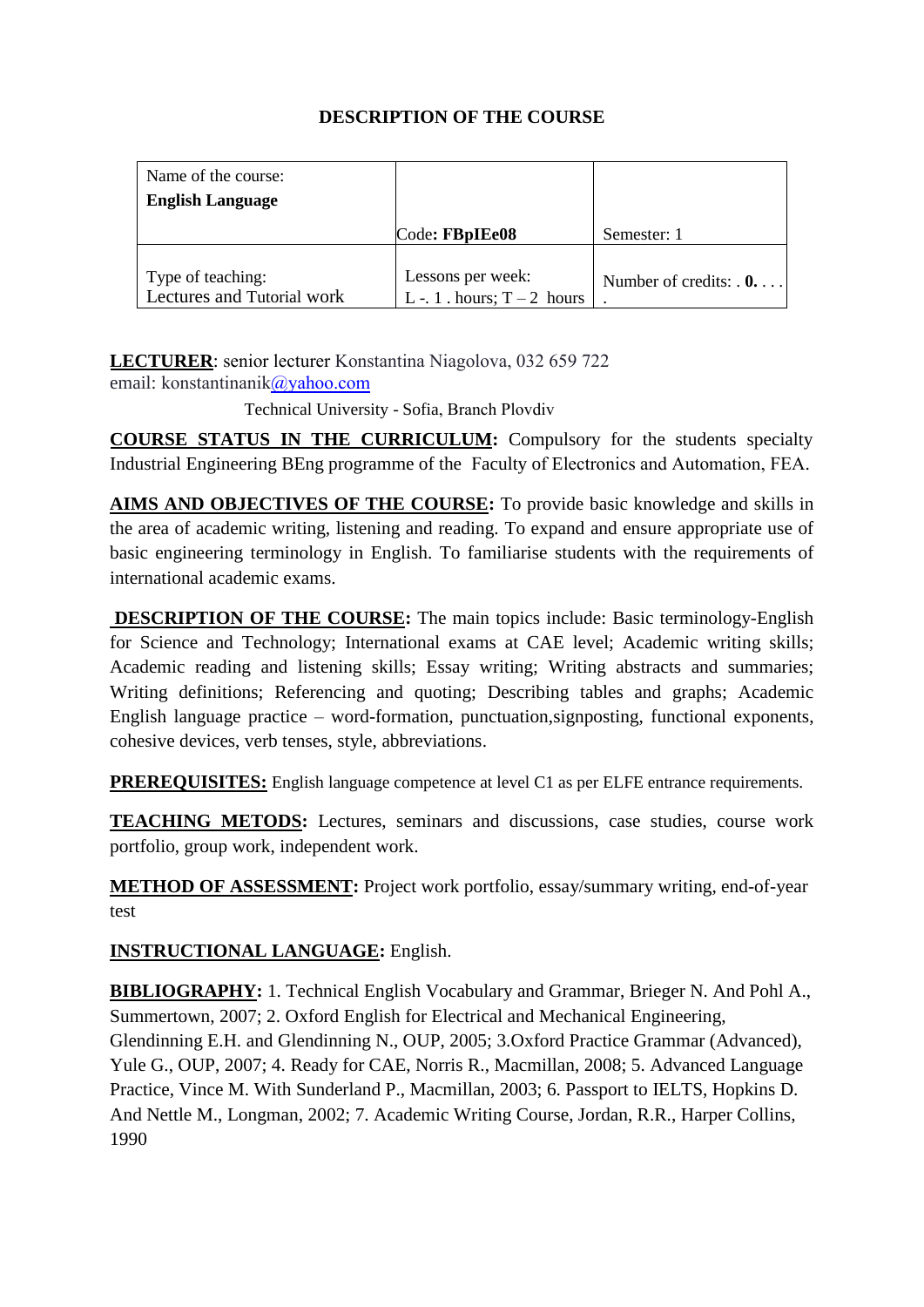| Name of the course:<br><b>Sports</b> | Code: FBpIEe09                     | Semester: I          |
|--------------------------------------|------------------------------------|----------------------|
| Type of teaching: Laboratory works   | Lessons per week:<br>$LW - 3$ hour | Number of credits: 0 |

LECTURER: Assoc.. Prof. Dr. Valentin Vladi[mirov, tel. 032 659 646,](mailto:iv_venkov@tu-sofia.bg) email:valdes@tu-plovdiv.bg

Technical University - Sofia, Branch Plovdiv

# **COURSE STATUS IN THE CURRICULUM:**

Compulsory for the students specialty Industrial Engineering BEng programme of the Faculty of Electronics ans Automation, FEA.

work. To teach them exercise regularly and to help them learn new things and skills related to **AIMS AND OBJECTIVES OF THE COURSE:** To help students relieve from hard mental a given sport.

**DESCRIPTION OF THE COURSE**: Compulsory and specialized education for 1 st and 2 nd year students and optional for 3rd and 4th year students. Students attend two classes a week, each lasting 2 hours, and they chose the days and the time to a ttend one or two different sports. During semester each student should attend sports classes at least 11 times/subject or 22 times for both sports. The semester is considered valid if confirmed by le turer(s)' signature(s). Students enroll for the next semester over again because changes in the syllabus may have occurred.

**PREREQUISITES:** Basic knowledge, abilities and habits related to physical culture.

**TEACHING METHODS:** Teaching begins with a lecture during the first school week which helps students realise how useful for them is to practice sports, the practicing schedule and mode of practicing sports. Students pass a physical ability test, participate in university tournaments, republican student's championships and state championships. Students chose among 13 kinds of sports and exercise depending on the facilities available.

**METHOD OF ASSESSMENT:** Each student should pass a test for physical ability at the beginning and at the end of the academic year. Participation in local tournaments and championships and in the republican all-student championships.

**INSTRUCTIONAL LANGUAGE:** English.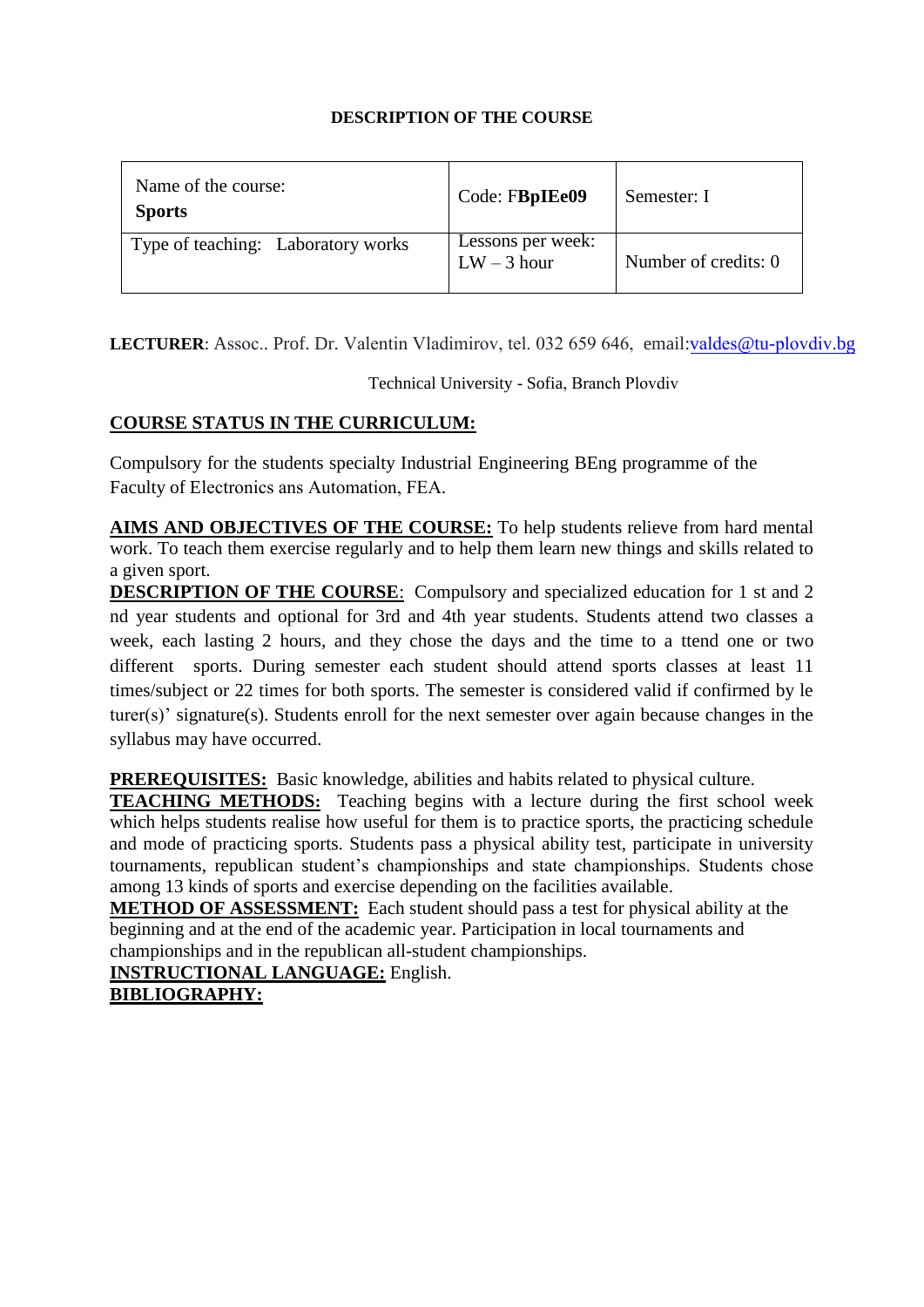| Name of the course:<br><b>Bulgarian Language (for foreigners)</b> | Code: FBpIE10                      | Semester: I          |
|-------------------------------------------------------------------|------------------------------------|----------------------|
| Type of teaching: Tutorial works                                  | Lessons per week:<br>$T - 2$ hours | Number of credits: 0 |

**LECTURER**: Senior lecturer Mariana Ilieva tel.: 032 659 712, mariyana@gmail.com

Technical University - Sofia, Branch Plovdiv

**COURSE STATUS IN THE CURRICULUM:** Optional for the students specialty Industrial Engineering BEng programme of the Faculty of Elelctronics and Automation, FEA.

AIMS AND OBJECTIVES OF THE COURSE: To provide basic knowledge and skills in basic terminology in Bulgarian in everyday communications during their stay in Bulgaria. the area of reproductive, productive and combined activity in Bulgarian language - writing, listening and reading. To ensure that the students use independently and fluently appropriate

**DESCRIPTION OF THE COURSE:** After preliminary teaching in writing and reading there follow 15 lexical topics: "Greetings and Introduction", In the room", "Clock, time, calendar", "Breakfast in the confectionary", "Lunch in the canteen", "Dinner in a restaurant", "Shopping – at the bookstore, at the confectionary, at the greengrocer's, at the food store, at the dress shop, etc.", "Boyan is ill"- in a hospital, in the drug-store, etc.", etc. Each lexical topic is related to a corresponding grammar unit. The basic textbook is full of various exercises.

# **PREREQUISITES: None**

**TEACHING METHODS:** Communicative - situation principle.

**METHOD OF ASSESSMENT** A two-hour written exam and oral discussion at the end of each semester (70%), independent work during the exercises (30%).

**INSTRUCTIONAL LANGUAGE:** Bulgarian.

# **BIBLIOGRAPHY**:

1. Стоянова М., С. Стоянов, Български език за чуждестранни студенти, с., 1994;

- 2. Антова Ю., Е. Кирякова, Т. Накова, Български език, България и българите, С., 1997;
- 3. Русинов Р., С. Буров, Български език, В. Търново, 1985.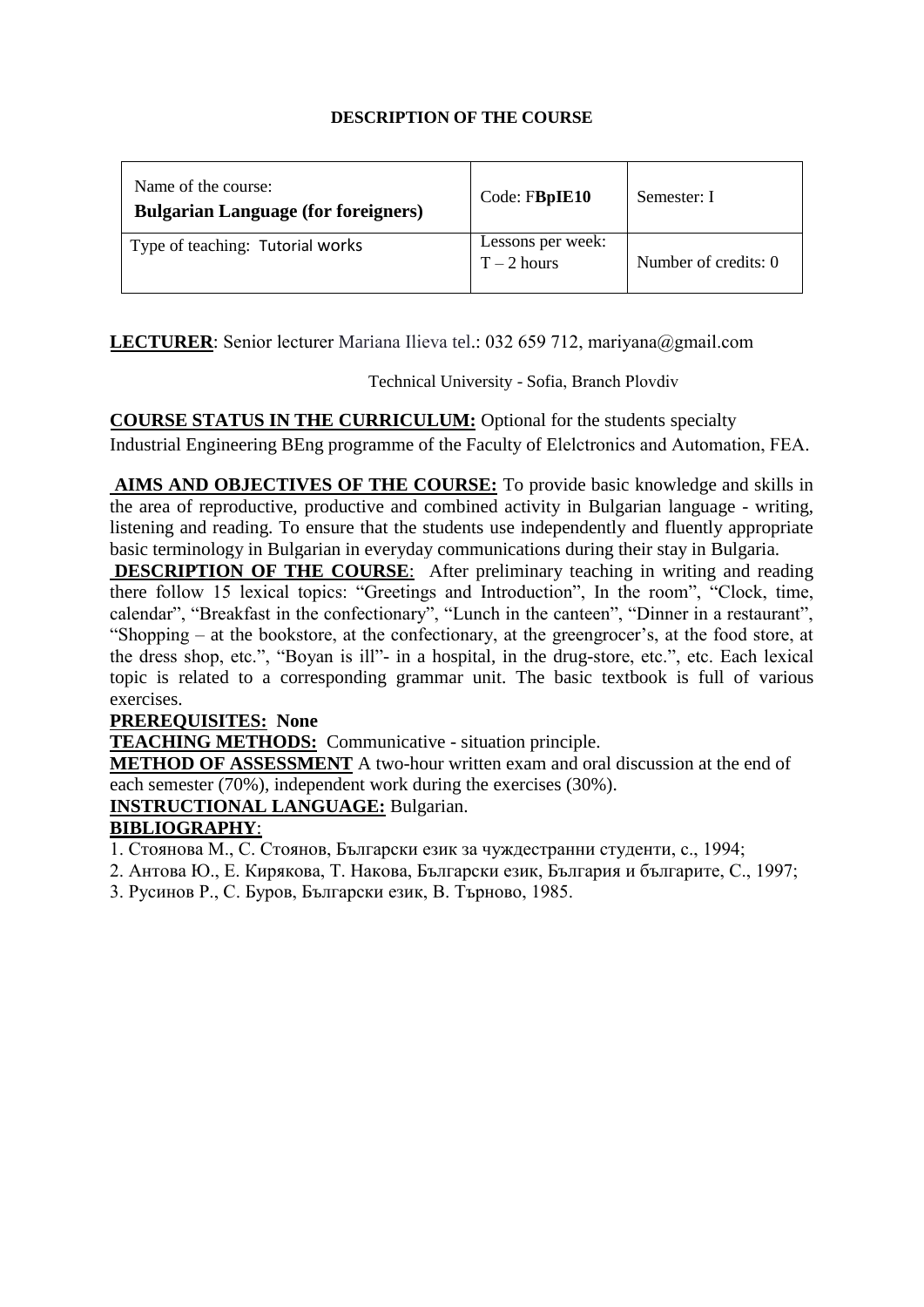| Name of the course:<br><b>Mathematics II</b> | Code: FBpIEe11                                               | Semester: II         |
|----------------------------------------------|--------------------------------------------------------------|----------------------|
| Type of teaching: Lectures,                  | Lessons per week:<br>L – 2 hours; LW -1 hour; $T-1$<br>hour: | Number of credits: 5 |

**LECTURER** : Assoc. Prof. Dr. Vasil Petrov, tel. 03[2 659 677,](mailto:sdon@tu-sofia.bg) email: vasil1106@abv.bg

Technical University - Sofia , Branch Plovdiv

# **COURSE STATUS IN THE CURRICULUM:**

Compulsory for the students specialty Industrial Engineering BEng programme of the Faculty of Electronics and Automation FEA.

AIMS AND OBJECTIVES OF THE COURSE: To provide fundamental knowledge for many other basic subjects and more emphasis to applications and work with scientific calculators.

**DESCRIPTION OF THE COURSE:** Indefinite Integrals of exponential and logarithmic Functions; Study the behavior and draw the graphs of exponential and logarithmic Functions; Definite Integrals; Improper Integrals; Differential Equations first and higher order; Matrix Analysis; Determinants; Eigenvalues and Eigenvectors; Simultaneous Systems of Equations; Surface in Space.

# **PREREQUISITES: Mathematics I.**

**TEACHING METHODS:** Lectures, tutorials, laboratory work.. **METHOD OF ASSESSMENT:**

Two tests, two homeworks (30%) and final written exam (70%). **INSTRUCTIONAL LANGUAGE:** English.

# **BIBLIOGRAPHY:**

1. Donevska S., B.D. Donevsky, Calculus and Analytic Geometry, Math I, Part 2, Sofia, 2009;

2. Donevska S., B.D. Donevsky, Calculus and Analytic Geometry, Math I, Part 3, Sofia, 2009;

3. Donevska S., B.D. Donevsky, Calculus and Analytic Geometry, Math II, Part 1, Sofia, 2015;

4. Mendelson E., Schaum's Outline of Calculus, 3000 solved problems in Calculus, 2014;

5. Thomas & Finny, Calculus and Analytic Geometry, Addison Wesley -11th Ed., 2015;

6. O'Neil P.V., Advanced Engineering Mathematics, Wadsworth - 7th Ed., 2011;

7. Donevska S., B.D. Donevsky, Matrices for Engineers, Technical University of Sofia, 2010.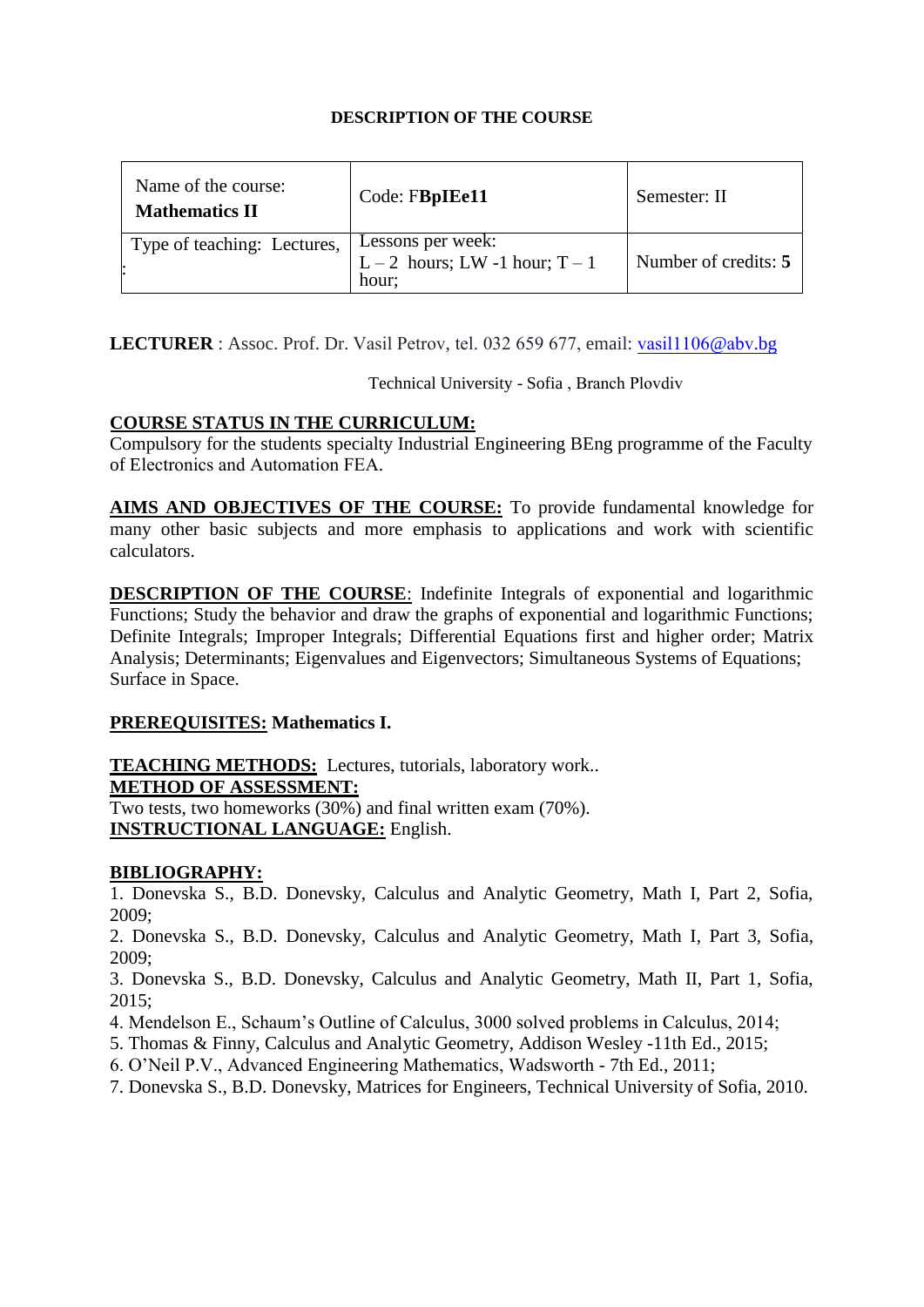| Name of the course:<br><b>Physics II</b> | Code: FBpIEe12                                | Semester: II         |
|------------------------------------------|-----------------------------------------------|----------------------|
| Type of teaching:                        | Lessons per week:<br>L – 2 hours; LW – 1 hour | Number of credits: 4 |
| Lectures and Laboratory work             |                                               |                      |

**LECTURER** : Assoc. Prof Dr. Ivan Vylkov, tel. 032 659 675; e-mail: [iiksd2110](mailto:izhivkov@tu-sofia.bg)@tu-plovdiv.bg

Technical University - Sofia, Branch Plovdiv

### **COURSE STATUS IN THE CURRICULUM:**

Compulsory for the students specialty Industrial Engineering BEng programme of the Faculty of Electronics and Automation, FEA.

### **AIMS AND OBJECTIVES OF THE COURSE:**

To provide the students with knowledge on the basics of the physics.

#### **DESCRIPTION OF THE COURSE**:

General physics. Consists of: Electrical currents, Magnetism, Oscillatory Motion, Oscillations, Wave motion, Elastic Waves, Electromagnetic waves, Maxwell Equations, Emission and propagation of waves. Reflection, refraction and polarization of light. Interference and diffraction of light. Electrical structure of matter, atom's models. Interaction of electromagnetic radiation with matter. Fundamentals of quantum mechanics

#### **PREREQUISITES: Mathematics I, Physics I.**

#### **TEACHING METHODS:**

Lectures, using slides, laboratory course on manual and reports preparation and defense.

#### **METHOD OF ASSESSMENT:**

Written examination based mainly on problem solving at the end of I semester. Tests for current control during the semester are foreseen as well.

#### **INSTRUCTIONAL LANGUAGE:** English.

#### **BIBLIOGRAPHY:**

6. Douglas C. Giancoli, Physics: Principles with Applications, Pearson Prentice Hall, 2005.

- 7. Stefan Nitsolov, Physics 2 lecture notes, 2004.
- 8. Alonso, M., E. J. Finn, Physics, Addison Wesley Publishing Company, 1992;

9. Fishbane, Paul M, S. Gasiorowicz, Thornton S.T., Physics for Scientists and Engineers, extended version, Prentice-Hall Inc., 1993;

10. Gettys W. Edward, F. J. Keller, M. J. Skove, Physics, Classical and Modern, McGraw-Hill, 1989;

11. Halliday, D., R. Resnick, Fundamentals of Physics, extended version, John Wiley Publishing Company, 1993.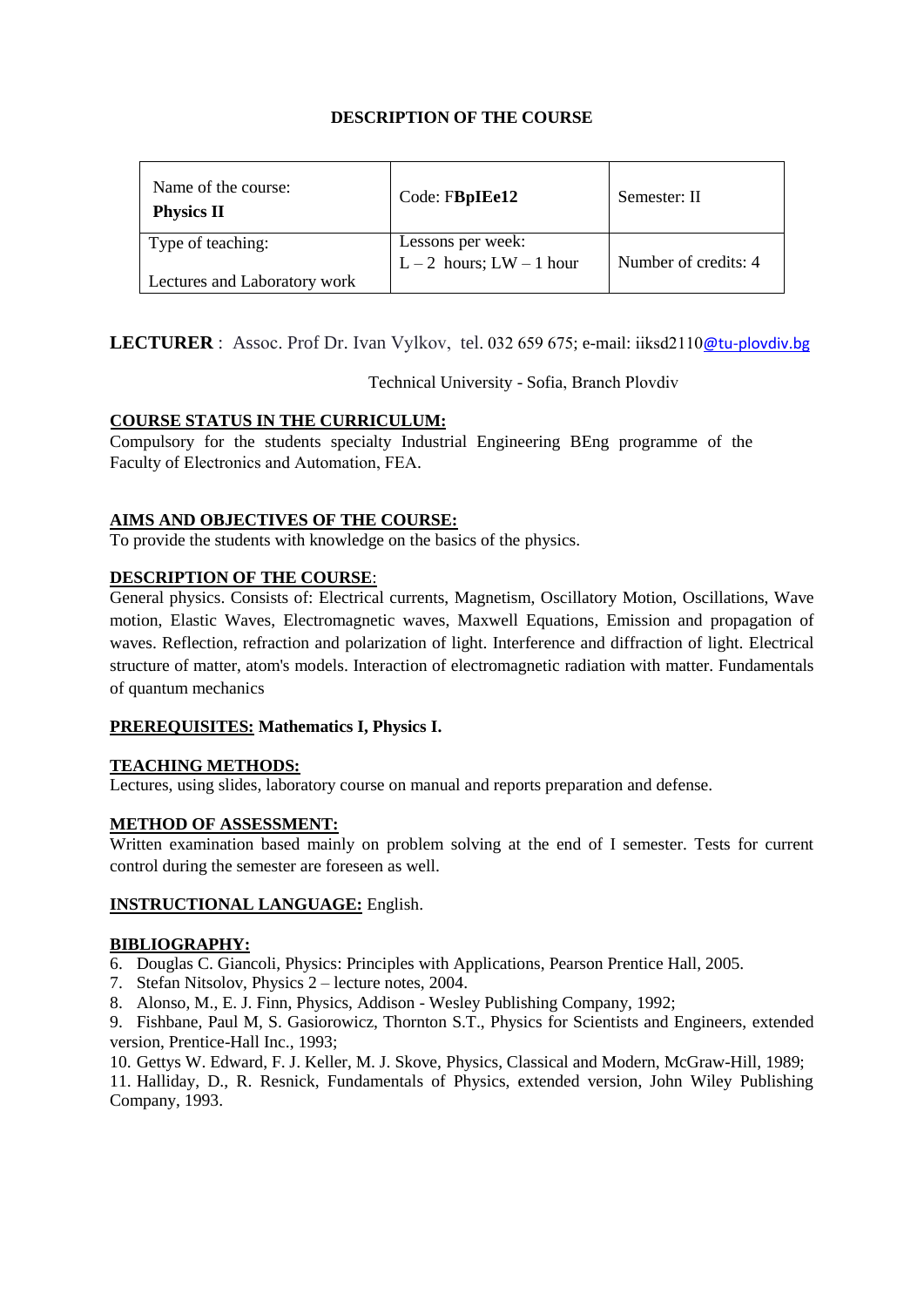| Name of the course:                                          |                   |                               |
|--------------------------------------------------------------|-------------------|-------------------------------|
| <b>Mechanics II</b>                                          | Code: FBpIEe13    | Semester: II                  |
| Type of teaching:                                            | Lessons per week: |                               |
| Lectures and Tutorial work $\vert$ L - 2 . hours; T – 1 hour |                   | Number of credits: $\ldots$ . |

**LECTURER**: Assoc.Prof. Dr. Dechko [Ruschev, tel.032 659](mailto:kralov@tu-sofia.bg) 670, email: ruschev@tu-plovdiv.bg

Technical University - Sofia, Branch Plovdiv

**COURSE STATUS IN THE CURRICULUM:** Compulsory for the students specialty Industrial Engineering BEng programme of the English Language Faculty of Engineering.

**AIMS AND OBJECTIVES OF THE COURSE:** The primary purpose is to introduce to students the main laws of the Classical Mechanics as well as the methods for dynamic modelling solving and analysing of the typical mechanical systems.

**DESCRIPTION OF THE COURSE:** The course includes: main axioms and laws of the Classical Mechanics. There are proofs and explanations of the basic theorems and rules of the Statics and Kinematics. Students acquire common knowledge about the methods and their application for solving problems in Mechanics.

**PREREQUISITES:** Basic knowledge in Mathematics, Mechanics I and Physics is necessary. **TEACHING METODS:** Lectures and tutorial.

**METHOD OF ASSESSMENT:** Test at the exam sessions.

# **INSTRUCTIONAL LANGUAGE:** English.

# **BIBLIOGRAPHY:**

1. Buchvarov, S., Mechanics I – Statics, TU-Sofia, Sofia, 2007;

2. Kralov, I., Mechanics. Part I – Statics & Kinematics, TU-Sofia, Sofia, 2010;

3. Kralov, I., S. Tchitakov, Seminar courses for solving problems in Mechanics II – Dynamics, TUSofia, Sofia, 2008;

4. Kralov, I., S. Tchitakov, Seminar courses for solving problems in Mechanics I – Statics & Kinematics, TU-Sofia, Sofia, 2010;

5. Kralov, I., I. iIgnatov, C. Velkova, T. Zhelyazov, Course for solving problems in Mechanics II – Dynamics, TU-Sofia, Sofia, 2015;

6. Johanson, Beer, Vector Mechanics for Engineers, part I and II, McGrawHill, USA, 1995.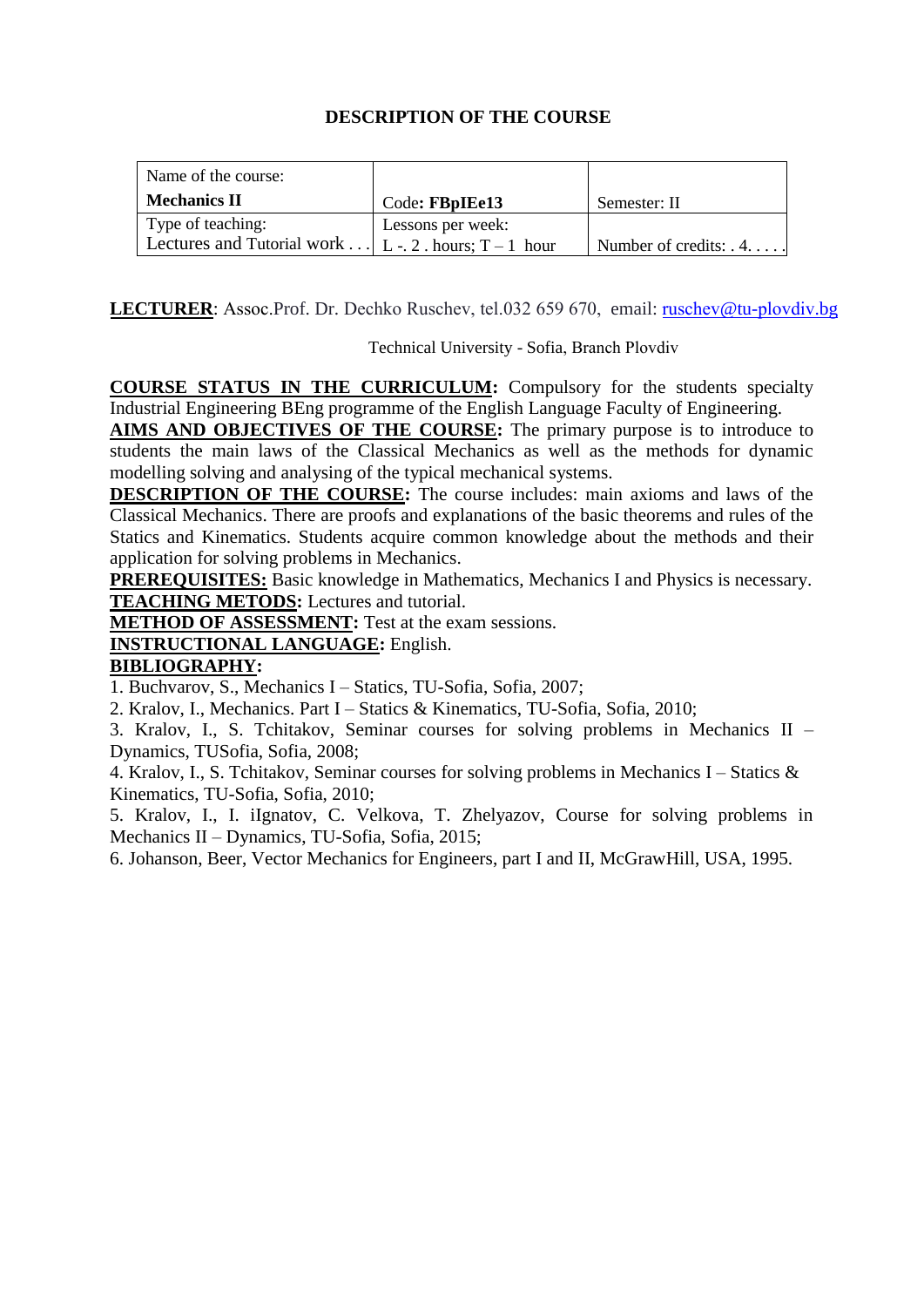| Name of the course:         |                            |                               |
|-----------------------------|----------------------------|-------------------------------|
| $\ldots$ Computing I.       | Code: FBpIEe14             | Semester: $\Pi$               |
|                             |                            |                               |
| Type of teaching: lectures, | Lessons per week:          |                               |
| laboratory work             | L -. 1 hour; $LW - 1$ hour | Number of credits: $3 \ldots$ |

**LECTURER:** Asisst. Prof. Mitko Shopov Ph.D. tel. 032 659 765; e-mail: mshopov@tu-[plovdiv](mailto:lstoyanova@tu-sofia.bg).bg;

Technical University – Sofia, Branch Plovdiv

**COURSE STATUS IN THE CURRICULUM:** Compulsory for the students from the Industrial Engineering BEng programme of the Faculty of Electronics and Automation, FEA

AIMS AND OBJECTIVES OF THE COURSE: To provide basic knowledge about computers, computer environments and applications, to develop skills in computer-based problem solving and ANSI C programming, as well as to encourage the natural usage of computing facilities throughout the rest of the academic studies.

**DESCRIPTION OF THE COURSE:** The main topics concern: Computers and Applications. Modern Information Technologies. Computer Communications. Computer Architecture. Hardware. Computer as a Data Manipulator. Number Systems. Data Representation. Computer Software. Operating Environments. Graphical User Interface. Computer Programming. Programming Languages. Computer-Based Problem Solving Methodology. High-Level Programming Language C. General Program Format. The Fundamental Data Types. Operations with Data. Expressions. Statements. Basic Input and Output. Processing of Data. Control Structures. Modular Programming. Functions. Pointers. Addressing and De-referencing. Pointer Arithmetic. Advanced Use of Functions. Data Structuring. Arrays. Pointers and Arrays. Character Processing. Strings. Structures and Unions. Files. The Pre-processor. Macro Definitions.

**PREREQUISITES:** Mathematics, Proficiency in English**.**

**TEACHING METHODS:** Lectures, information visualization, case studies, individual and team work, project development, documentation and presentation, homework tasks, selfdriven exercises, control tests.

**METHOD OF ASSESSMENT:** Two hours testing at the end of each semester (60%) plus laboratory work (40%).

# **INSTRUCTIONAL LANGUAGE:** English. **BIBLIOGRAPHY:**

1. Ralph Stair, George Reynolds. Principles of Information Systems, Boston, USA, 2013; 2. Kernighan, B., D. Ritchie. The C Programming Language, Prentice Hall, 1991; 3. [K. N. King.](http://www.amazon.com/K.-N.-King/e/B000APEOAW/ref=dp_byline_cont_book_1) C Programming: A Modern Approach, 2nd Edition, 2008; 4. Carlos Coronel, Steven Morris. Database Systems: Design, Implementation, & Management, USA, 2014; 5. Stephen Prata. C Primer Plus (5th Edition), 2004.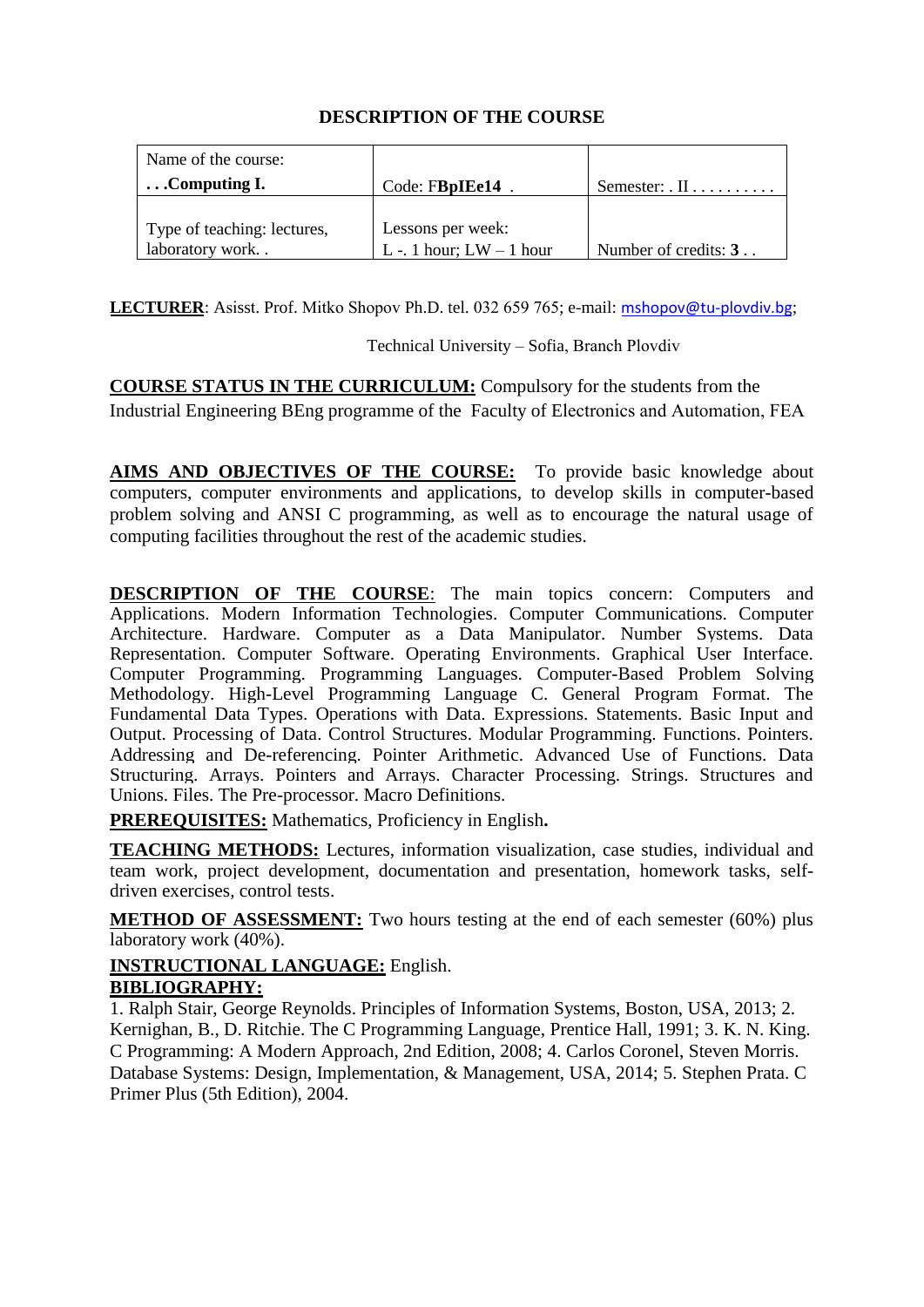| Name of the course:                | Код: <b>FBpIEe15</b>         | Semester: 2        |
|------------------------------------|------------------------------|--------------------|
| <b>Electrical Engineering I</b>    |                              |                    |
| Type of teaching:                  | Lessons per week:            | Number of credits: |
| Lectures, tutorials and laboratory | $L - 2$ hours; $T - 1$ hour; |                    |
| work                               | $W -$                        |                    |

LECTURER: Assoc. Prof. Vasil Spasov, Ph.D., tel. 032 659535, e-mail: vasilspasov@yahoo.com. Technical University- Sofia, branch Plovdiv.

### **COURSE STATUS IN THE CURRICULUM:**

The subject is compulsory for the students of the specialty Industrial Engineering, BEng programme.

### **AIMS AND OBJECTIVES OF THE COURSE:**

To provide the basic knowledge about the electrical quantities, methodology of circuit analysis, application of network theorems for both DC and AC electric circuits. The idea of the course is to cover the fundamentals of the subject and at the same time to be easy for understanding.

### **DESCRIPTION OF THE COURSE:**

The main topics concern: Resistive circuits- basic laws, series and parallel connection of resistors; sources of electrical energy- ideal and real voltage and current sources; analysis methods- nodal and mesh analysis; network theorems- Thevenin's and Norton's theorems, superposition; energy storage elements- capacitors and inductors, series and parallel connection; transients in simple circuits- RC and RL circuits; sinusoidal excitation and harmonics- properties of sinusoids, use of complex numbers, phasors, impedance and admittance; AC steady-state analysis; power- average power, power factor, complex power; frequency response- resonance, simple filters; three-phase circuitsbasic relationships; transformers- voltage and current transformers.

#### **PREREQUISITES:**

Mathematics, Physics 1 and 2.

#### **TEACHING METHODS:**

Lectures using multimedia, laboratory work in groups including protocols preparation and defence.

#### **METHOD OF ASSESSMENT:**

Final exam at the end of semester.

#### **INSTRUCTIONAL LANGUAGE:** English.

#### **BIBLIOGRAPHY:**

1. Valeri Mladenov, Simeon Vladov, Theory of Electrical Engineering, P.H. "KING", 2015

2. Valeri Mladenov, Simeon Vladov, Electrical Engineering, P.H. "KING", 2013

3. Nikolay Gourov, Laboratory Practicals Manual on Electrical Engineering I, Publishing House of the Technical University – Sofia, 2007

4. William Hart Hayt, Jr, Jack Ellsworth Kemmerly, Steven M. Durbin Engineering circuit analysis – 8th ed., McGraw-Hill Companies, Inc., 2012

5. Charles K. Alexander and Mattew N. O. Sadiku Fundamentals of Electric Circuits – 5th ed., McGraw-Hill Companies, Inc 2012

6. Bell A. C., Whitehead R. W. Basic Electrical and Electronic Engineering, Blackwell scientific publications, 1993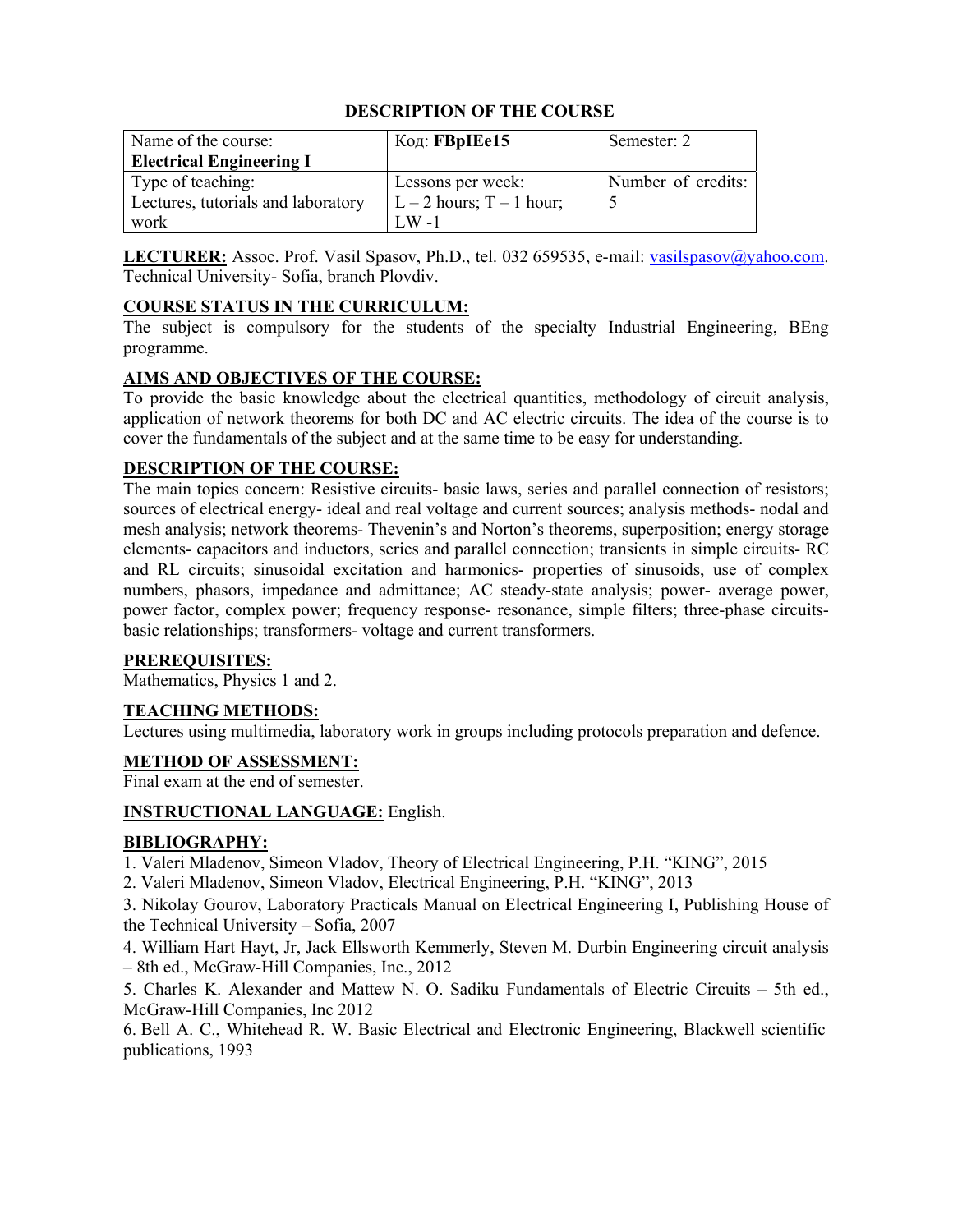| Name of the course           | Code: FBpIEe16      | Semester: 2          |
|------------------------------|---------------------|----------------------|
| <b>Electronics</b>           |                     |                      |
| Type of teaching:            | Lessons per week:   | Number of credits: 5 |
| Lectures and laboratory work | $L - 2 h$ ; LW-1 h. |                      |
| Course work                  |                     |                      |

**LECTURER**: Assoc. Prof. Dr. Galidia Petrova, tel.: 032 659 719, [email:](mailto:rdinov@tu-sofia.bg) gip@tu-plovdiv.bg

Technical University - Sofia, Branch Plovdiv

**COURSE STATUS IN THE CURRICULUM**: Compulsory for the students of specialty Industrial Engineering BEng program of the Faculty of elettronics and Automation, FEA

**AIMS AND OBJECTIVES OF THE COURSE:** To provide fundamental knowledge about basic semiconductor devices, circuits and systems of analogue, digital and power electronics.

**DESCRIPTION OF THE COURSE:** The main topics concern: Semiconductors and semiconductor devices; Discrete analogue electronics – amplifiers, oscillators, rectifiers, filters, regulators; Analogue integrated circuits - operational amplifiers, linear and nonlinear applications; Digital systems – basics, combinational logic, sequential logic, digital devices, memory devices; Data acquisition and conversion – D/A and A/D converters, specifications, data acquisition systems; Power electronics – power semiconductor devices, controlled rectifiers, and power supplies.

**PREREQUISITES:** Mathematics, Physics, Electrical engineering.

**TEACHING METHODS**: Lectures, using slides, case studies, laboratory and course work from laboratory manual, work in teams, protocols and of course work description and defense.

**METHOD OF ASSESSMENT:** A three-hour assessments at the end of semester 3 (80%) plus results of the lab assignments of course work (20%).

# **INSTRUCTIONAL lANGUAGE:** English.

# **BIBLIOGRAPHY:**

1. Dinov R.,Popov E., Kolev N., Electronics, part 1 and 2, TU, Sofia, 2007;

2. Kolev N., Popov E., Dinov R., Electronics - Laboratory manual, TU, Sofia, 2005;

3. Roth C.H., Fundamentals of Logic design, West Publishing Company 1992;

4. McCalla Th. R., Digital Logic and Computer Design, Macmillan Publishing Company in New York 1992;

5. Franco S., Design with Operational Amplifiers and Analog Integrated Circuits, McGraw Hill, 2002;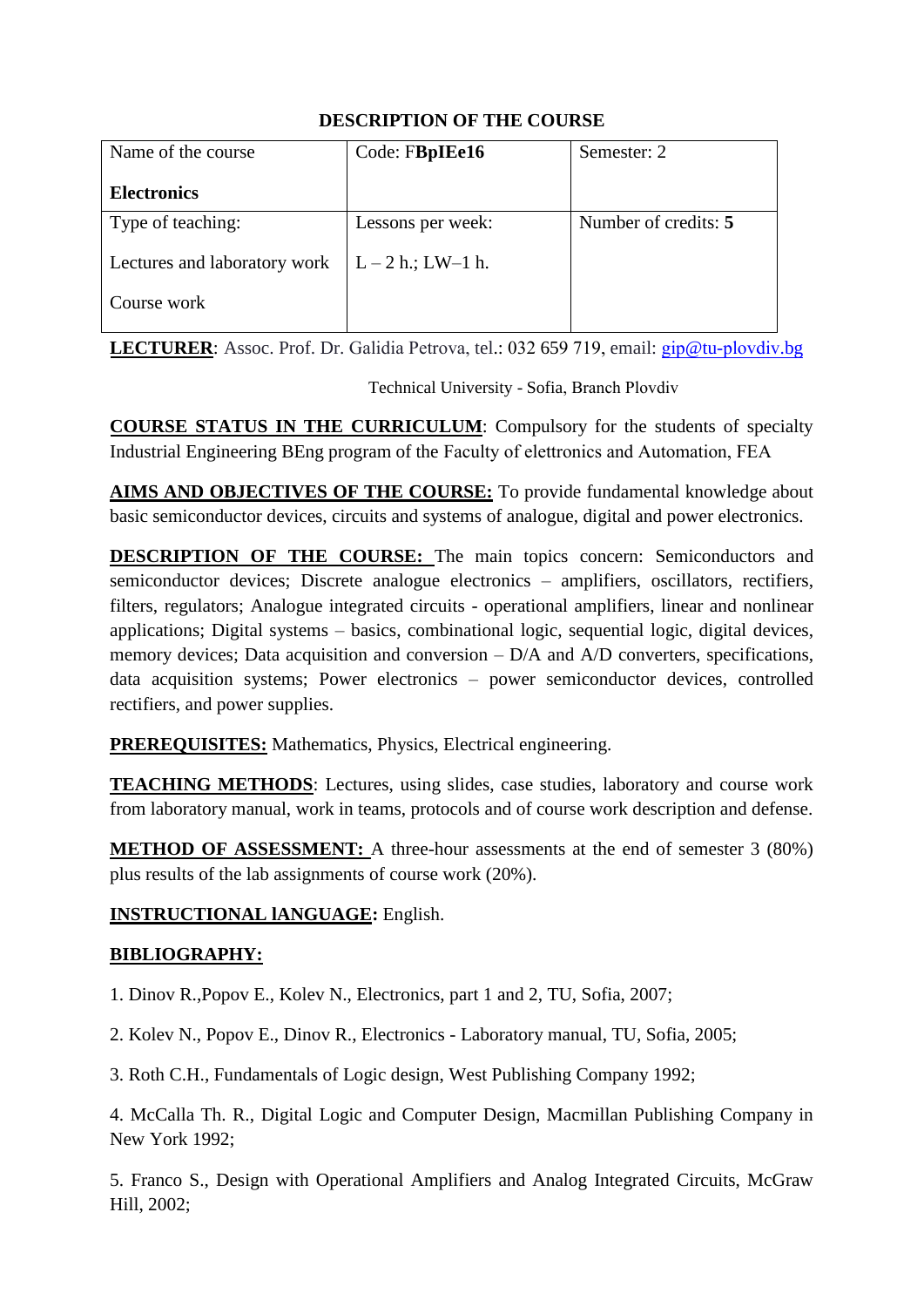6. Agarwal A., J. Lang, Foundations of Analog and Digital Electronic Circuits, Elsevier Inc., 2005;

7. Horowitz P., W. Hill, The Art of Electronics, Cambridge University Press, 1992;

8. Rashid M. Microelectronic Circuits Analysis and Design, Cengage Learning, 2011;

9. Tooley M., Electronic Circuits: Fundamentals and Applications, Elsevier, 2006;

10. Hambley A., Electrical engineering: principles and applications / Allan R. Hambley. - 5th ed., Prentice Hall, 2011.

11. Bird B.M., King K.G., Pedder D.A.G., "An Introduction to Power Electronics", 2nd Edition, John Wiley & Sons, 1993;

12. Lander C.W., Power Electronics, 3rd Edition, McGraw - Hill Book Company, 1993.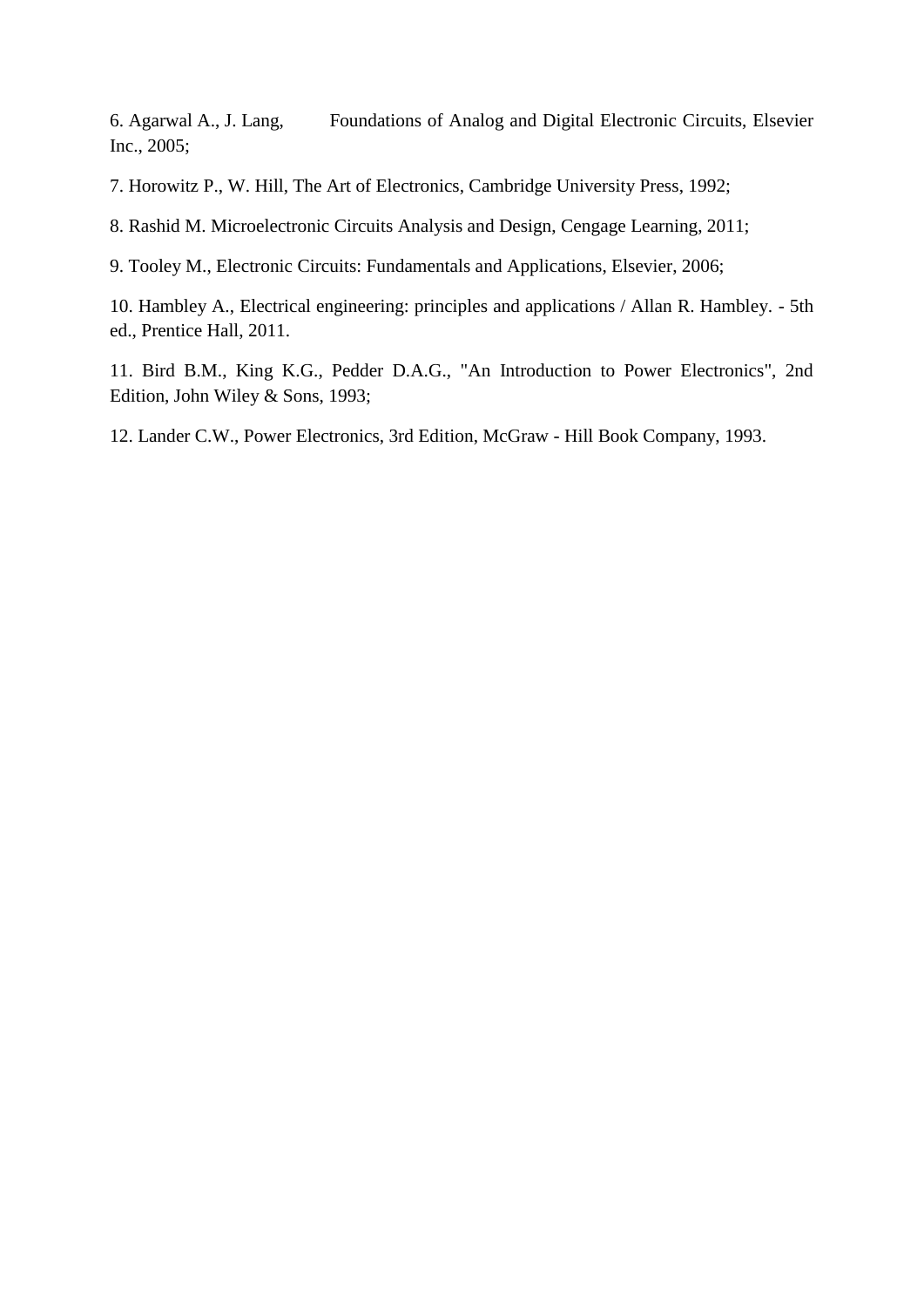| Name of the course           | Code: FBpIEe17               | Semester: 2          |
|------------------------------|------------------------------|----------------------|
| <b>Materials Science</b>     |                              |                      |
| Type of teaching:            | Lessons per week:            | Number of credits: 3 |
| Lectures and laboratory work | $L - 2$ hours, $LW - 1$ hour |                      |

### **LECTURER**:

Assis. Prof. Georgi Levicharov, PhD, tel. 032 659 624; e-mail: [gmlemo@abv.b](mailto:amm@tu-sofia.bg)g

Technical University - Sofia, Branch Pl[ovdiv](mailto:ganchev_d@tu-sofia.bg)

**COURSE STATUS IN THE CURRICULUM:** Compulsory for the students specialty Industrial Engineering BEng programme of the Faculty of Electronics and Automation, (FEA).

**AIMS AND OBJECTIVES OF THE COURSE**: To give knowledge about structures, properties, competition and future trends for applications of convenient and advanced materials. To teach students how change structures properties or design new mechanical properties of materials.

**DESCRIPTION OF THE COURSE**: The main topics concern: Atomic-crystal structure of materials: Atomic bonding, crystal lattices, parameters, coordination number, vacancies and dislocations. Equilibrium solidification -Metastable and Stable Iron-Carbon Phase Diagrams. Ferrous and Non-Ferrous Alloys; Phase and structure transformations: Continuous Cooling diagram Transformation (CCT) and Temperature Time Transformation (TTT) Phase Diagrams; Structure and properties changes. Mechanical properties: Tensile and Bending Strength, Modulus of Elasticity, Elongation, Reduction in Area, Hardness, Toughness, Fatigue, Creep, Brittle and Ductile Fracture. Electrical properties: Insulators: Electrical Conductivity, Polarization of Dielectrics, Dielectric Losses, Aging; Gas, Natural, Artificial Fluid Dielectrics; Solid Non-organic and Organic Insulators; Conductor types and applications, Materials with high conductivity. Magnetic Soft and Magnetically Hard Materials. Polymers; Ceramic materials; Composite materials.

# **PREREQUISITES:** Physics, Chemistry

**TEACHING METHODS:** Lectures, using slides, case studies, laboratory and course work from laboratory manual, work in teams, protocols and course work description preparation and defence.

**METHOD OF ASSESSMENT:** Two 1,5 hours assessments at mid and end of semester (80%) plus laboratories (20%).

**INSTRUCTIONAL LANGUAGE:** English.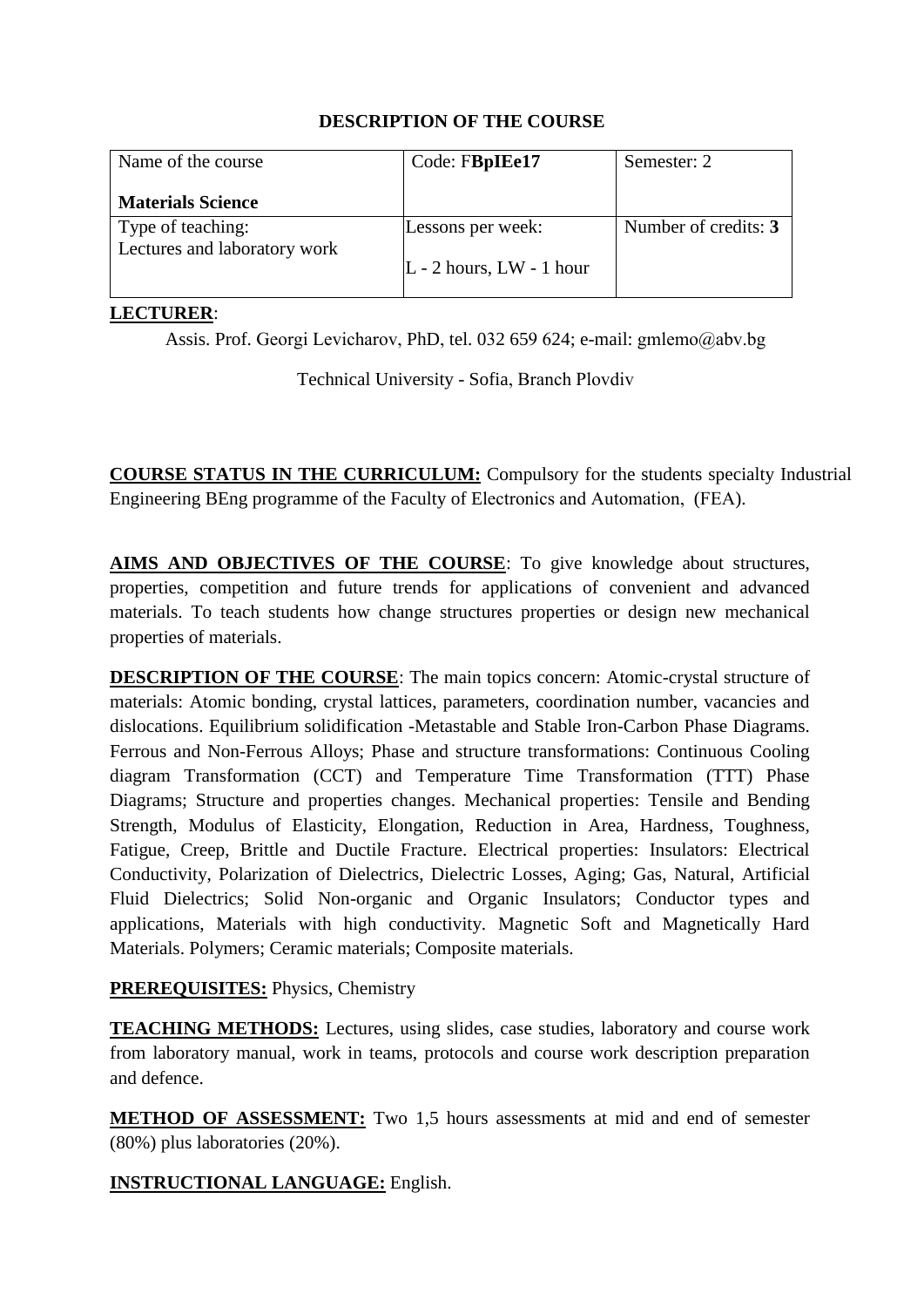## **BIBLIOGRAPHY**:

1. William D. Callister, David G. Rethwisch. Materials Science and Engineering: An Introduction, 9th Edition**,** John Wiley & Sons, Inc., 2014

2. Donald R. Askeland, Pradeep P. Fulay and Wendelin J. Wright. The Science and Engineering of Materials. Cengage Learning (6 edition), 2010

3. Ashby, Michael; Hugh Shercliff; David Cebon. Materials: engineering, science, processing and design (1st ed.). Butterworth-Heinemann, 2007

4. D. Hull, T. W. Clyne. An Introduction to Composite Materials. Cambridge University Press, 1996

5. Arthur W. Birley, Barry Haworth, Jim Batchelor. Physics of Plastics: Processing, Properties and Materials Engineering. Hanser, 1992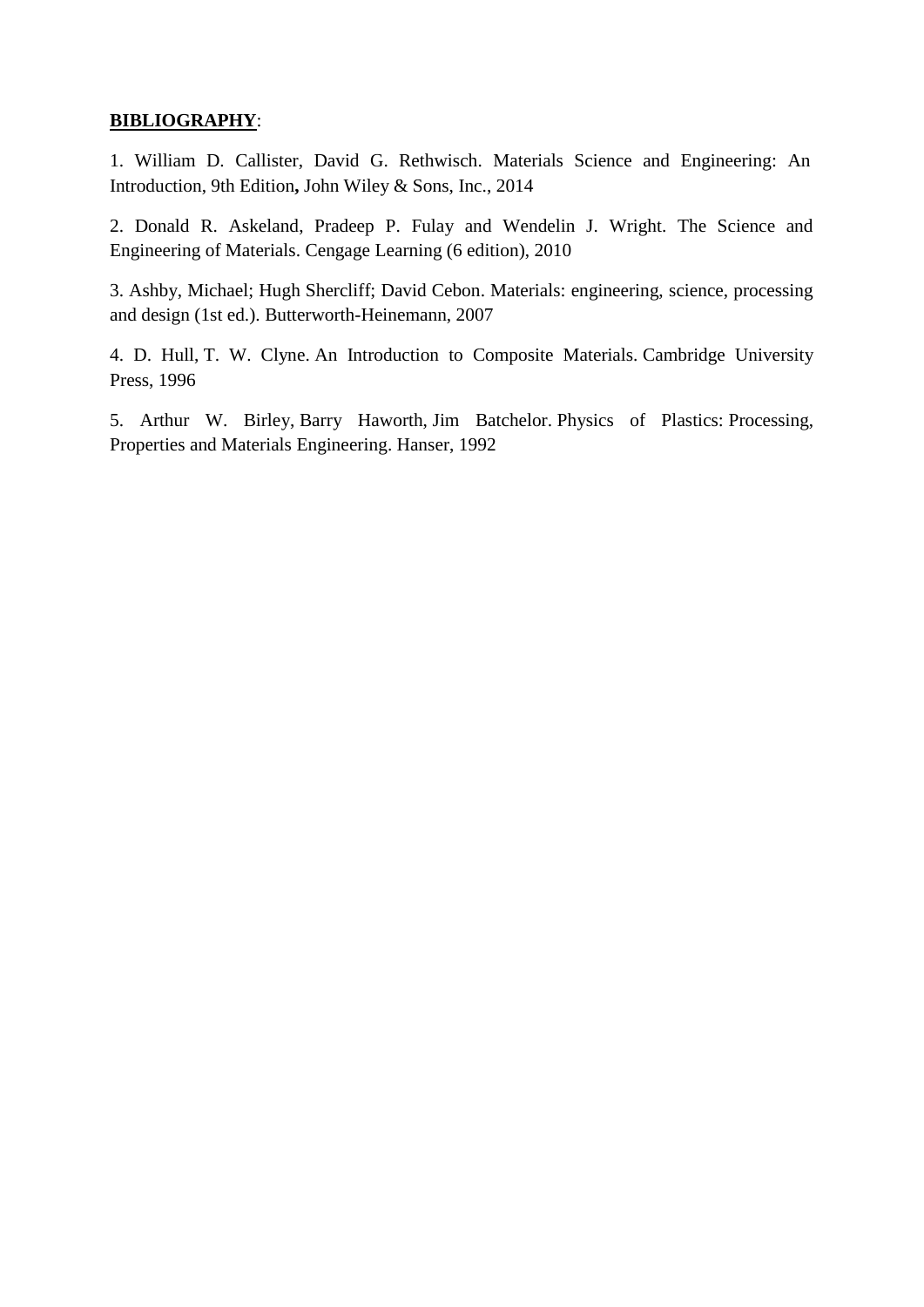| Name of the course:                             |                                                  |                        |
|-------------------------------------------------|--------------------------------------------------|------------------------|
| <b>English Language</b>                         |                                                  |                        |
|                                                 | Code: FBpIEe18                                   | Semester: 2            |
| Type of teaching:<br>Lectures and Tutorial work | Lessons per week:<br>L -. 1 . hours; $T-2$ hours | Number of credits: $0$ |

**LECTURER**: Senior lecturer konstantina Niagolova, [tel. 032 659 722,](mailto:a_dineva@tu-sofia.bg) email: konstantinanic@yahoo.com

Technical University - Sofia, Branch Plovdiv

**COURSE STATUS IN THE CURRICULUM:** Compulsory for the students specialty Industrial Engineering BEng programme of the Faculty of Electronisc and Automation, FEA.

**AIMS AND OBJECTIVES OF THE COURSE:** To provide basic knowledge and skills in the area of academic writing, listening and reading. To expand and ensure appropriate use of basic engineering terminology in English. To familiarise students with the requirements of international academic exams.

**DESCRIPTION OF THE COURSE:** The main topics include: Basic terminology-English for Science and Technology; International exams at CAE level; Academic writing skills; Academic reading and listening skills; Essay writing; Writing abstracts and summaries; Writing definitions; Referencing and quoting; Describing tables and graphs; Academic English language practice – word-formation, punctuation,signposting, functional exponents, cohesive devices, verb tenses, style, abbreviations.

**PREREQUISITES:** English language competence at level C1 as per ELFE entrance requirements.

**TEACHING METODS:** Lectures, seminars and discussions, case studies, course work portfolio, group work, independent work.

**METHOD OF ASSESSMENT:** Project work portfolio, essay/summary writing, end-of-year test

**INSTRUCTIONAL LANGUAGE:** English.

**BIBLIOGRAPHY:** 1. Technical English Vocabulary and Grammar, Brieger N. And Pohl A., Summertown, 2007; 2. Oxford English for Electrical and Mechanical Engineering, Glendinning E.H. and Glendinning N., OUP, 2005; 3.Oxford Practice Grammar (Advanced), Yule G., OUP, 2007; 4. Ready for CAE, Norris R., Macmillan, 2008; 5. Advanced Language Practice, Vince M. With Sunderland P., Macmillan, 2003; 6. Passport to IELTS, Hopkins D. And Nettle M., Longman, 2002; 7. Academic Writing Course, Jordan, R.R., Harper Collins, 1990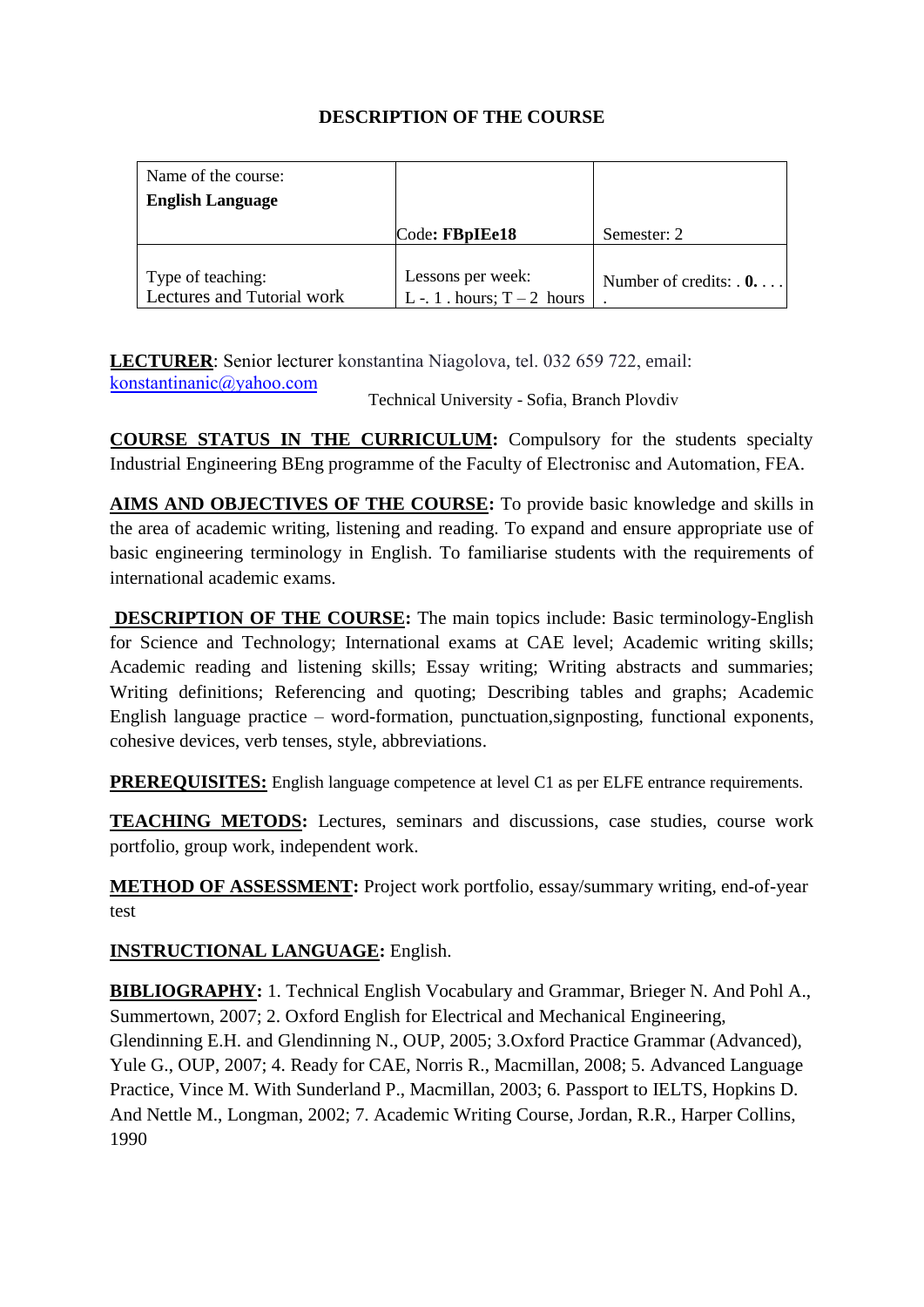| Name of the course: <b>Introduction</b> |                   |                             |
|-----------------------------------------|-------------------|-----------------------------|
| to Manufacturing and Industrial         |                   |                             |
| <b>Practice</b>                         | Code: FBpIEe19    | Semester: 2                 |
|                                         |                   |                             |
| Type of teaching:                       | Lessons per week: |                             |
| Laboratory works                        | $LW - 1$ hour     | Number of credits: $\ldots$ |

**LECTURER**: Assist. Ptof. Dr. Georgi Levicharov, [tel. 032 659 624,](mailto:ivoianakiev@mail.bg) email: gmlemo@abv.bg

Technical University - Sofia , Branch Plovdiv

**COURSE STATUS IN THE CURRICULUM:** Compulsory for the students specialty Industrial Engineering BEng programme of the Faculty of Electronics and Automation,FEA. **AIMS AND OBJECTIVES OF THE COURSE:** To familiarize the students with the main

manufacturing principles, as well as with the problems of the manufacturing enterprises as a technical and economic system. It also includes workshop practice, built on a modular rinciple and closely related to the lecture material. Course material is visualized with appropriate video materials and supplemented with visits to laboratories and industrial enterprises. It also includes workshop practice in semi-industrial environment conducted on the campus

**aDESCRIPTION OF THE COURSE:** Main topics include: Introduction to the specialty; Manufacturing as a technical and economic system; Casting, bulk deformation and sheet metal processing (features, types, equipment, products); Powder metallurgy (processes, equipment, products); Metal machining operations (features, types, equipment, products); CNC machines (elements, types of control, programming requirements); Assembly processes (types, ways, requirements, products); Production automation (basic principles, elements, trends of development); Production system efficiency. Basics of Rapid Prototyping Processes. **PREREQUISITES:** AGEG, Materials Science.

**TEACHING METODS:** Lectures (using video materials), workshop practice work, laboratory work protocols, etc.

**METHOD OF ASSESSMENT:** One two-hour assessment at the end of semester (80%), workshop practice (20%).

**INSTRUCTIONAL LANGUAGE:** English.

**BIBLIOGRAPHY:** 1. Bedworth D., M. Henderson, P. Wolfe, Computer-Integrated Design and Manufacturing, McGraw-Hill, Inc., New York, 1991; 2. Eef Moeskopf, Frits Feenstra, Introduction to Rapid Prototyping, CHAPTER 5, Online ISBN:978-1-84628-856-2, [http://link.springer.com/chapter/10.1007%2F978-1-84628-856-2\\_5?LI=true,2004;](http://link.springer.com/chapter/10.1007%2F978-1-84628-856-2_5?LI=true,2004) 3. Emad Abouel Nasr, Ali K. Kamrani, Computer-Based Design and Manufacturing, CHAPTER 11, Online ISBN: 978-0-387-23324-6, ttp://link.springer.com/chapter/10.1007/978-0-387-23324- 6\_11, 2007; 4. Mikell P Groover, Fundamentals of Modern Manufacturing: Materials, Processes and Systems -4th Edition, ISBN-10: 1118231465, ISBN-13: 978-1118231463;

6. Rajender Singh, Introduction to Basic Manufacturing Processes And Workshop Technology,http://ebookbrowse.com/introduction-to-basic-manufacturing-processes-andworkshop-technology-pdfd194060203. Johanson, Beer, Vector Mechanics for Engineers, part I and II, McGrawHill, USA, 1995.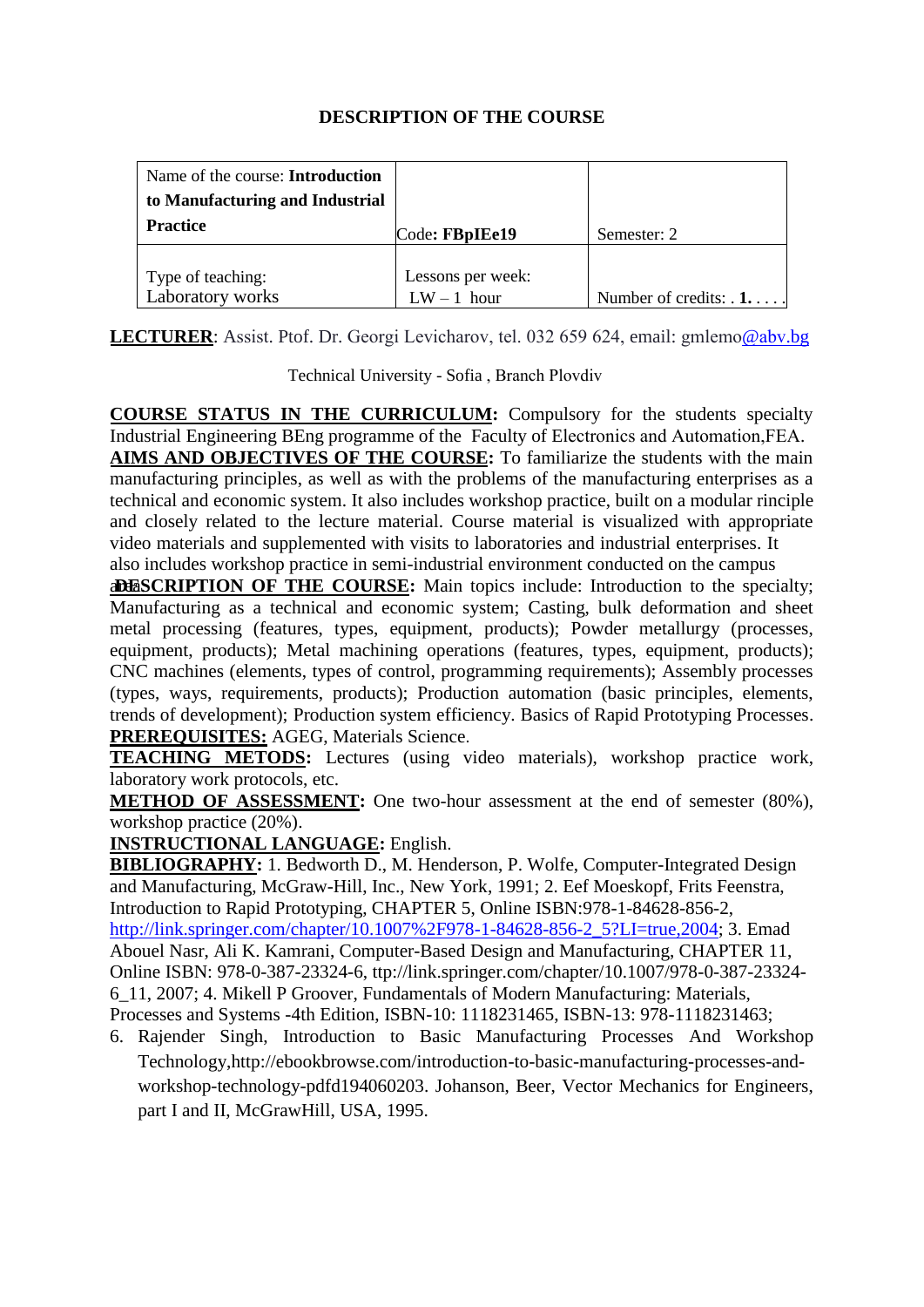| Name of the course:<br><b>Sports</b> | Code: BIEe20                       | Semester: 2          |
|--------------------------------------|------------------------------------|----------------------|
| Type of teaching: Laboratory works   | Lessons per week:<br>$LW - 3$ hour | Number of credits: 0 |

LECTURER: Assist. Prof. Dr. I. Venkov email: iv\_venkov@tu-sofia.bg

Technical University - Sofia

# **COURSE STATUS IN THE CURRICULUM:**

Compulsory for the students specialty Industrial Engineering BEng programme of the English Language Faculty of Engineering.

work. To teach them exercise regularly and to help them learn new things and skills related to **AIMS AND OBJECTIVES OF THE COURSE:** To help students relieve from hard mental a given sport.

**DESCRIPTION OF THE COURSE**: Compulsory and specialized education for 1 st and 2 nd year students and optional for 3rd and 4th year students. Students attend two classes a week, each lasting 2 hours, and they chose the days and the time to a ttend one or two different sports. During semester each student should attend sports classes at least 11 times/subject or 22 times for both sports. The semester is considered valid if confirmed by le turer(s)' signature(s). Students enroll for the next semester over again because changes in the syllabus may have occurred.

**PREREQUISITES:** Basic knowledge, abilities and habits related to physical culture.

**TEACHING METHODS:** Teaching begins with a lecture during the first school week which helps students realise how useful for them is to practice sports, the practicing schedule and mode of practicing sports. Students pass a physical ability test, participate in university tournaments, republican student's championships and state championships. Students chose among 13 kinds of sports and exercise depending on the facilities available.

**METHOD OF ASSESSMENT:** Each student should pass a test for physical ability at the beginning and at the end of the academic year. Participation in local tournaments and championships and in the republican all-student championships.

**INSTRUCTIONAL LANGUAGE:** English. **BIBLIOGRAPHY:**